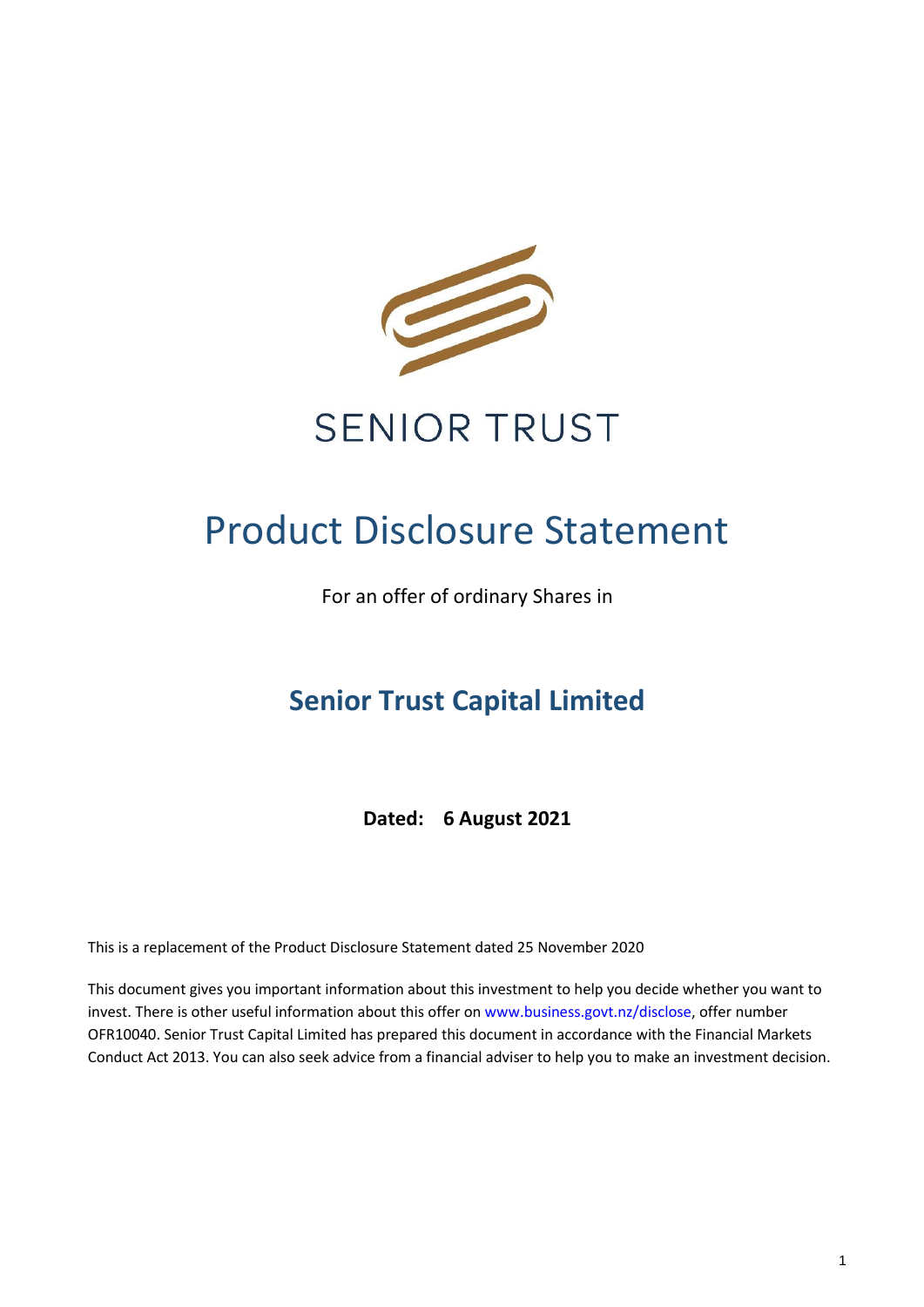## **1 Key Information Summary**

#### **What is this?**

This is an offer of ordinary shares (**Shares**). Shares give you a stake in the ownership of Senior Trust Capital Limited (**Senior Trust Capital, we, our, us**). You may receive a return if dividends are paid or Senior Trust Capital increases in value and you are able to sell your Shares at a higher price than you paid for them.

\_\_\_\_\_\_\_\_\_\_\_\_\_\_\_\_\_\_\_\_\_\_\_\_\_\_\_\_\_\_\_\_\_\_\_\_\_\_\_\_\_\_\_\_\_\_\_\_\_\_\_\_\_\_\_\_\_\_\_\_\_\_\_\_\_\_\_\_\_\_\_\_\_\_\_\_\_\_\_\_\_\_\_

\_\_\_\_\_\_\_\_\_\_\_\_\_\_\_\_\_\_\_\_\_\_\_\_\_\_\_\_\_\_\_\_\_\_\_\_\_\_\_\_\_\_\_\_\_\_\_\_\_\_\_\_\_\_\_\_\_\_\_\_\_\_\_\_\_\_\_\_\_\_\_\_\_\_\_\_\_\_\_\_\_\_\_

If Senior Trust Capital runs into financial difficulties and is wound up, you will be paid only after all creditors have been paid. You may lose some or all of your investment.

#### **About Senior Trust Capital**

Senior Trust Capital is an investment company which lends money to the entities that own and/or operate Retirement Villages and Aged Care Facilities (**retirement and aged care operators**). Senior Trust Capital also invests in Retirement Villages and Aged Care Facilities by taking equity investments in retirement and aged care operators and entities that have a financial interest in them.

The loans we make are used to establish new, or develop existing, Retirement Villages and Aged Care Facilities or to assist in capital restructuring. See more in the 'Senior Trust Capital and what it does' section on page [7].

We are a Portfolio Investment Entity (**PIE**), which means that investors pay tax based on their individual Prescribed Investor Rate (**PIR**).

#### **Purpose of the offer**

The purpose of the offer is to raise money to enable Senior Trust Capital to lend money to, or take an equity investment in, retirement and aged care operators and entities that have a financial interest in them, such as other lenders, management companies and shareholders selected by us.

\_\_\_\_\_\_\_\_\_\_\_\_\_\_\_\_\_\_\_\_\_\_\_\_\_\_\_\_\_\_\_\_\_\_\_\_\_\_\_\_\_\_\_\_\_\_\_\_\_\_\_\_\_\_\_\_\_\_\_\_\_\_\_\_\_\_\_\_\_\_\_\_\_\_\_\_\_\_\_\_\_\_\_

\_\_\_\_\_\_\_\_\_\_\_\_\_\_\_\_\_\_\_\_\_\_\_\_\_\_\_\_\_\_\_\_\_\_\_\_\_\_\_\_\_\_\_\_\_\_\_\_\_\_\_\_\_\_\_\_\_\_\_\_\_\_\_\_\_\_\_\_\_\_\_\_\_\_\_\_\_\_\_\_\_\_\_

Senior Trust Capital's loan or investment will enable the retirement and aged care operators to establish new, or develop existing, Retirement Villages and Aged Care Facilities. See more in section 3 'Purpose of the offer' on page [19].

#### **Key terms of the offer**

| Description of product    | <b>Ordinary Shares</b>                                                                                                                                                                                  |
|---------------------------|---------------------------------------------------------------------------------------------------------------------------------------------------------------------------------------------------------|
| Price                     | From 31 March 2016, the price per Share will not be fixed.                                                                                                                                              |
| Offer opens               | 14 April 2015.                                                                                                                                                                                          |
| Offer closes              | This is a continuous offer of Shares. The offer therefore has<br>no closing date, but the directors are not obliged to accept<br>applications and can decide to suspend offering Shares at<br>any time. |
| <b>Minimum investment</b> | You must make a minimum investment of \$5,000.                                                                                                                                                          |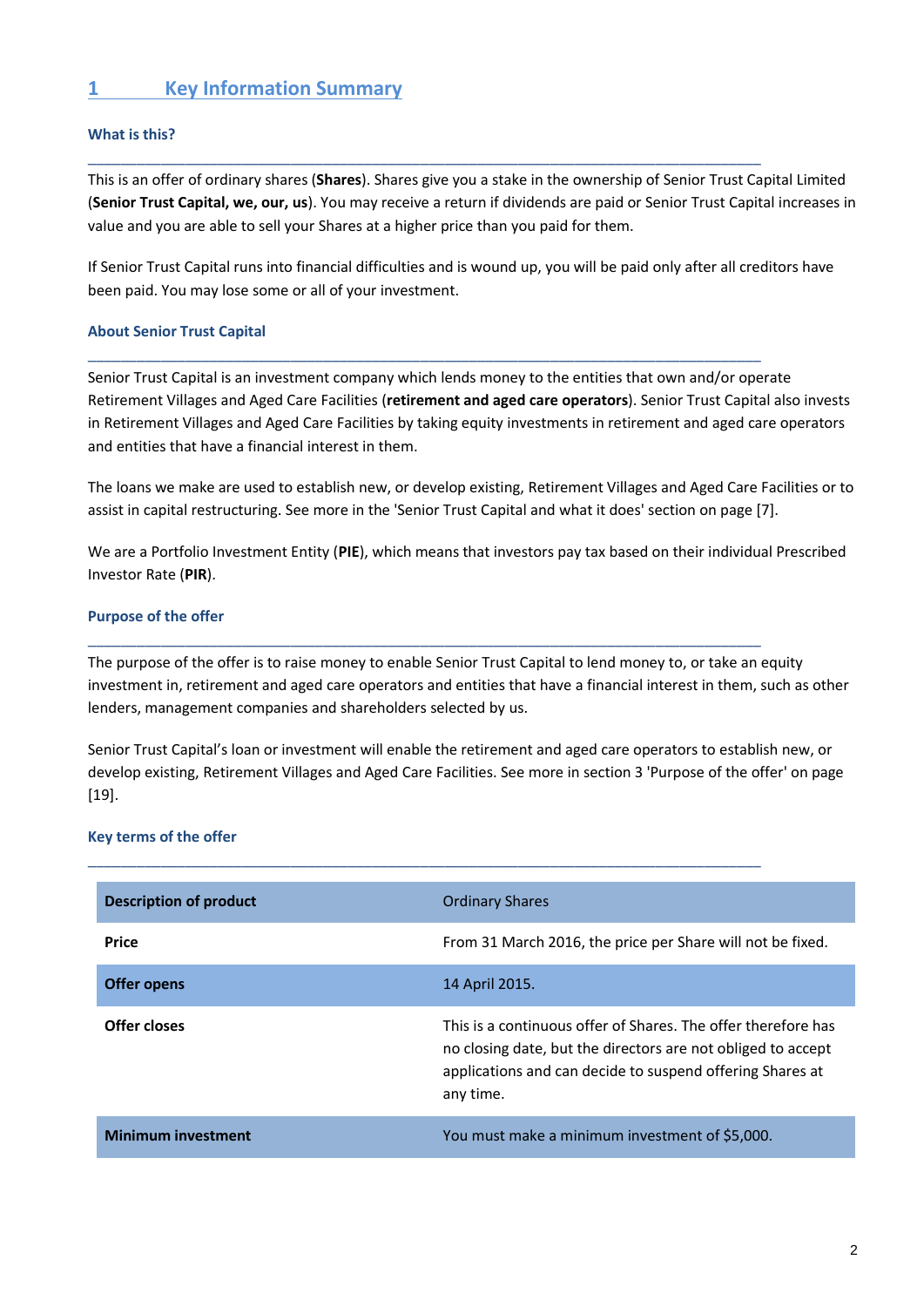The price per Share will not be fixed. The price during each Dividend Distribution Period will be the value of a Share as determined by the directors as fair and reasonable to us and existing Shareholders. Please refer to section 4 'Terms of the offer' on page [20] for more details.

\_\_\_\_\_\_\_\_\_\_\_\_\_\_\_\_\_\_\_\_\_\_\_\_\_\_\_\_\_\_\_\_\_\_\_\_\_\_\_\_\_\_\_\_\_\_\_\_\_\_\_\_\_\_\_\_\_\_\_\_\_\_\_\_\_\_\_\_\_\_\_\_\_\_\_\_\_\_\_\_\_\_\_

\_\_\_\_\_\_\_\_\_\_\_\_\_\_\_\_\_\_\_\_\_\_\_\_\_\_\_\_\_\_\_\_\_\_\_\_\_\_\_\_\_\_\_\_\_\_\_\_\_\_\_\_\_\_\_\_\_\_\_\_\_\_\_\_\_\_\_\_\_\_\_\_\_\_\_\_\_\_\_\_\_\_\_

\_\_\_\_\_\_\_\_\_\_\_\_\_\_\_\_\_\_\_\_\_\_\_\_\_\_\_\_\_\_\_\_\_\_\_\_\_\_\_\_\_\_\_\_\_\_\_\_\_\_\_\_\_\_\_\_\_\_\_\_\_\_\_\_\_\_\_\_\_\_\_\_\_\_\_\_\_\_\_\_\_\_\_

#### **How can you get your money out**

Senior Trust Capital does not intend to quote these Shares on a licensed market in New Zealand and there is no other established market for trading them. This means that you may not be able to sell your Shares. You also cannot require us to buy back ("redeem") your Shares. Please refer to section 4 'Terms of the offer' on page [20] for details on how Senior Trust Capital may be able to facilitate the sale of your Shares.

#### **Key drivers of returns**

We consider the following to be the current and future aspects of our business that have, or may have, the most impact on our financial performance and growth in value for Shareholders:

| <b>Drivers</b>                                    | <b>Strategies</b>                                                                                                                                                                                                                                                                                                                                                                                                                                                                                                                                                                                                                                                                                                                                             |
|---------------------------------------------------|---------------------------------------------------------------------------------------------------------------------------------------------------------------------------------------------------------------------------------------------------------------------------------------------------------------------------------------------------------------------------------------------------------------------------------------------------------------------------------------------------------------------------------------------------------------------------------------------------------------------------------------------------------------------------------------------------------------------------------------------------------------|
| Maximise investor return                          | Focus on a balanced mix of capital growth investments and<br>lending opportunities within the sector<br>Optimising loan and investment terms<br>Growth at a measured pace to mitigate risk                                                                                                                                                                                                                                                                                                                                                                                                                                                                                                                                                                    |
| Identify new investment and<br>loan opportunities | Continual in-market research to seek out operators with<br>$\bullet$<br>experience, proven track records, capacity, capability, and a<br>cohesive plan for growth<br>Focus on key locations and areas of demographic growth                                                                                                                                                                                                                                                                                                                                                                                                                                                                                                                                   |
| Due Diligence                                     | Follow a robust due diligence process in identifying suitable<br>$\bullet$<br>retirement and aged care operators, and entities that have a<br>financial interest in them, in which to achieve returns to<br>Shareholders.<br>Seek operators that display most or all of the following<br>characteristics:<br>Have a material financial stake in the entity<br>$\circ$<br>Have a high degree of relevant experience and<br>$\circ$<br>proven capability<br>Have access to land or villages in high demand<br>$\circ$<br>locations for the 55+yrs market<br>Have development expertise and resource or access<br>$\circ$<br>to it.<br>Have a robust business model that has, or could<br>$\circ$<br>generate growth and or cash flow returns to<br>Shareholders |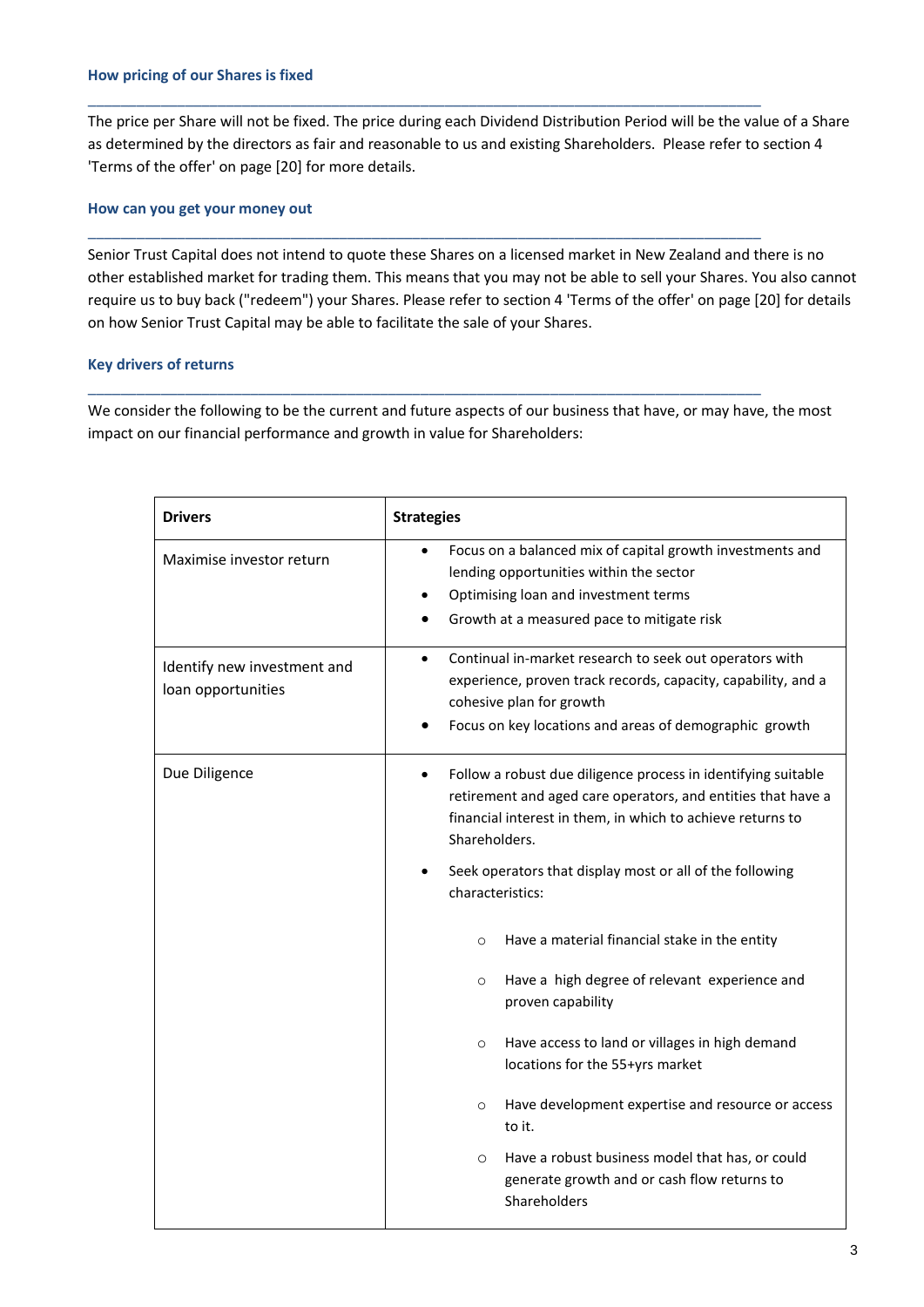| <b>Continuous Monitoring</b>                     | Monitoring of the operator's business with a focus on key<br>$\bullet$<br>metrics                                                                                                                                                                               |
|--------------------------------------------------|-----------------------------------------------------------------------------------------------------------------------------------------------------------------------------------------------------------------------------------------------------------------|
| Delivering good outcomes for<br>our Shareholders | Strive for consistent growth in value for Shareholders<br>٠<br>Practice good conduct in our relationship with each<br>٠<br>Shareholder<br>Provide clear concise, effective communication and<br>$\bullet$<br>disclosure of material information to Shareholders |
| Investment environment                           | Be aware of the changing competitive environment and<br>changing investment offers from other investment entities<br>who wish to invest in retirement and aged care operators,<br>and entities that have a financial interest in them.                          |

See section 2 'Senior Trust Capital and what it does' for more information.

#### **Key risks affecting this investment**

Investments in shares are risky. You should consider if the degree of uncertainty about Senior Trust Capital's future performance and returns is suitable for you. The price of these Shares should reflect the potential returns and the particular risks of these Shares.

Senior Trust Capital considers that the most significant risk factors that could affect the value of the Shares are:

\_\_\_\_\_\_\_\_\_\_\_\_\_\_\_\_\_\_\_\_\_\_\_\_\_\_\_\_\_\_\_\_\_\_\_\_\_\_\_\_\_\_\_\_\_\_\_\_\_\_\_\_\_\_\_\_\_\_\_\_\_\_\_\_\_\_\_\_\_\_\_\_\_\_\_\_\_\_

- **Market Concentration risk:** our assets are concentrated in a small number of loans and equity investments in a specific sector of the retirement village and aged care industry. This means that a failure or unfavourable performance of any one or more individual loans or equity investments, an industry-wide downturn or a downturn of the residential property market generally are likely to have a significant adverse impact.
- **Security position risk:** the loans we make to retirement and aged care operators and entities that have a financial interest in them rank behind the prior security rights of the operator's statutory supervisor and possibly money lent to them by another financier(s) such as a bank. This means that if the borrower gets into financial difficulties, we will not be paid until the statutory supervisor or other financier(s) have been paid. In addition, when we invest by buying shares in retirement and aged care operators and entities that have a financial interest in them, we will be paid out only after all creditors have been paid.
- **Credit risk:** our business includes lending money to retirement or aged care operators and entities that have a financial interest in them. If the borrower is unable to pay the agreed interest or to pay the principal back when due, this would adversely impact our ability to provide returns for our own investors and to achieve our objectives.
- **Development risk:** a new business or property under development is more likely to fail than an existing business with a proven track record. This is particularly significant for Senior Trust Capital because most of our loans are made to retirement and aged care operators and entities that have a financial interest in them whose facilities are in the process of being expanded. This type of funding is more complex from a lending perspective than lending where there is a completed Retirement Village or Aged Care Facility. The key risks are the ability of the operator to manage the building project in a timely manner, construction issues arising and failure to meet projected sales targets

This summary does not cover all of the risks of investing in shares. You should also read section 7 'Risks to Senior Trust Capital's business and plans'.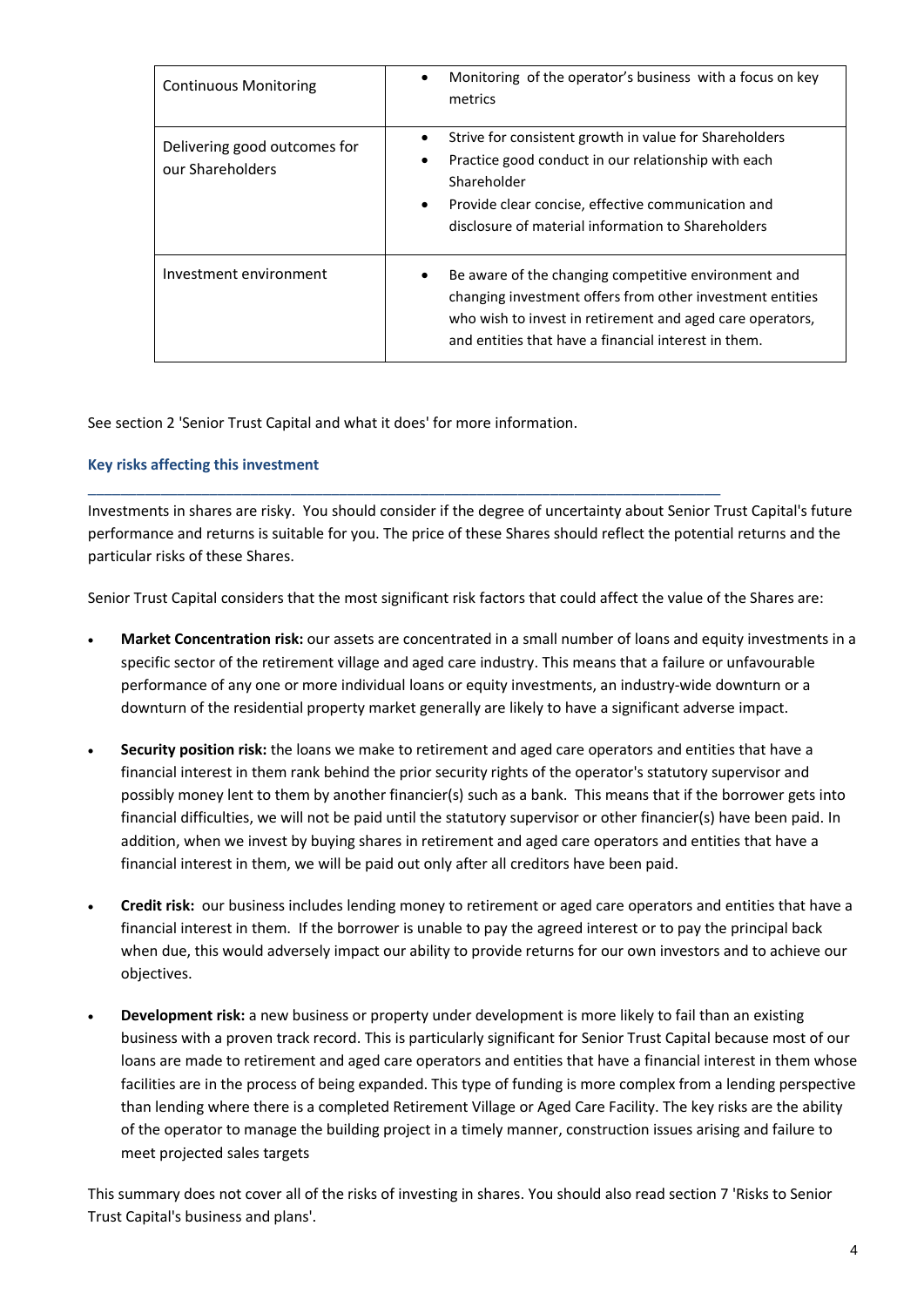#### **Where you can find our financial information**

The Financial Markets Conduct Regulations 2014 do not require us to include our financial information in this PDS. If we do not include our financial information in this PDS, then the Regulations require us to file our financial information on [www.business.govt.nz/disclose,](http://www.business.govt.nz/disclose) offer number OFR10040 in the document entitled "Supplementary Document incorporated by reference in PDS for Senior Trust Capital Limited".

\_\_\_\_\_\_\_\_\_\_\_\_\_\_\_\_\_\_\_\_\_\_\_\_\_\_\_\_\_\_\_\_\_\_\_\_\_\_\_\_\_\_\_\_\_\_\_\_\_\_\_\_\_\_\_\_\_\_\_\_\_\_\_\_\_\_\_\_\_\_\_\_\_\_\_\_\_\_\_\_\_\_\_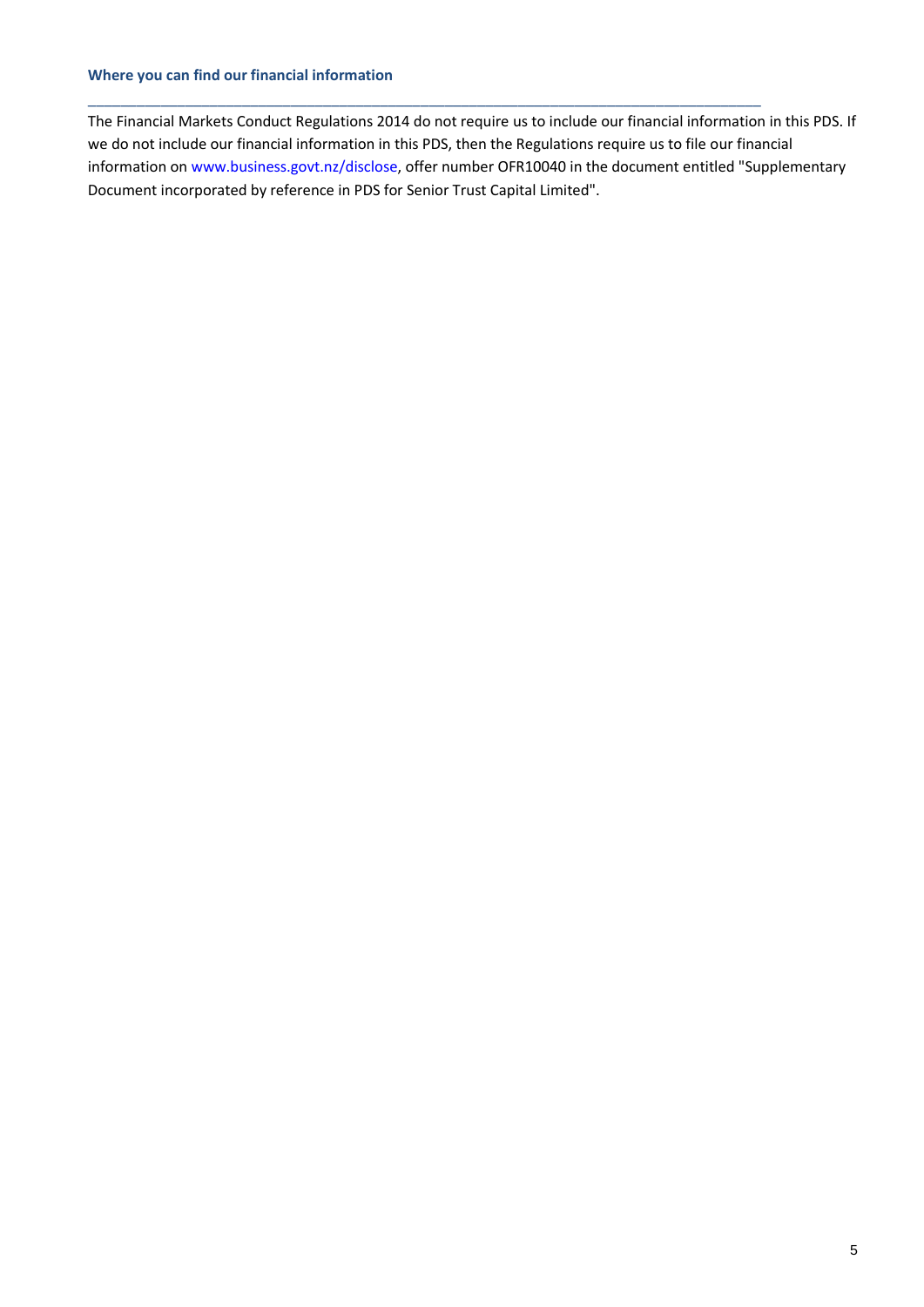## **Table of Contents**

## Page number

| $\mathbf{1}$   | Key Information summary                            | $\overline{2}$ |
|----------------|----------------------------------------------------|----------------|
| $\overline{2}$ | Senior Trust Capital and what it does              | $\overline{7}$ |
| $\mathbf{3}$   | Purpose of the offer                               | 19             |
| $\overline{4}$ | Terms of the offer                                 | 20             |
| 5              | Key features of the Shares                         | 23             |
| 6              | Senior Trust Capital's financial information       | 24             |
| $\overline{7}$ | Risks to Senior Trust Capital's business and plans | 24             |
| 8              | Taxation                                           | 29             |
| 9              | Where you can find more information                | 29             |
| 10             | How to apply                                       | 30             |
| 11             | Contact information                                | 30             |
| 12             | Glossary                                           | 31             |
| 13             | Application form                                   | 33             |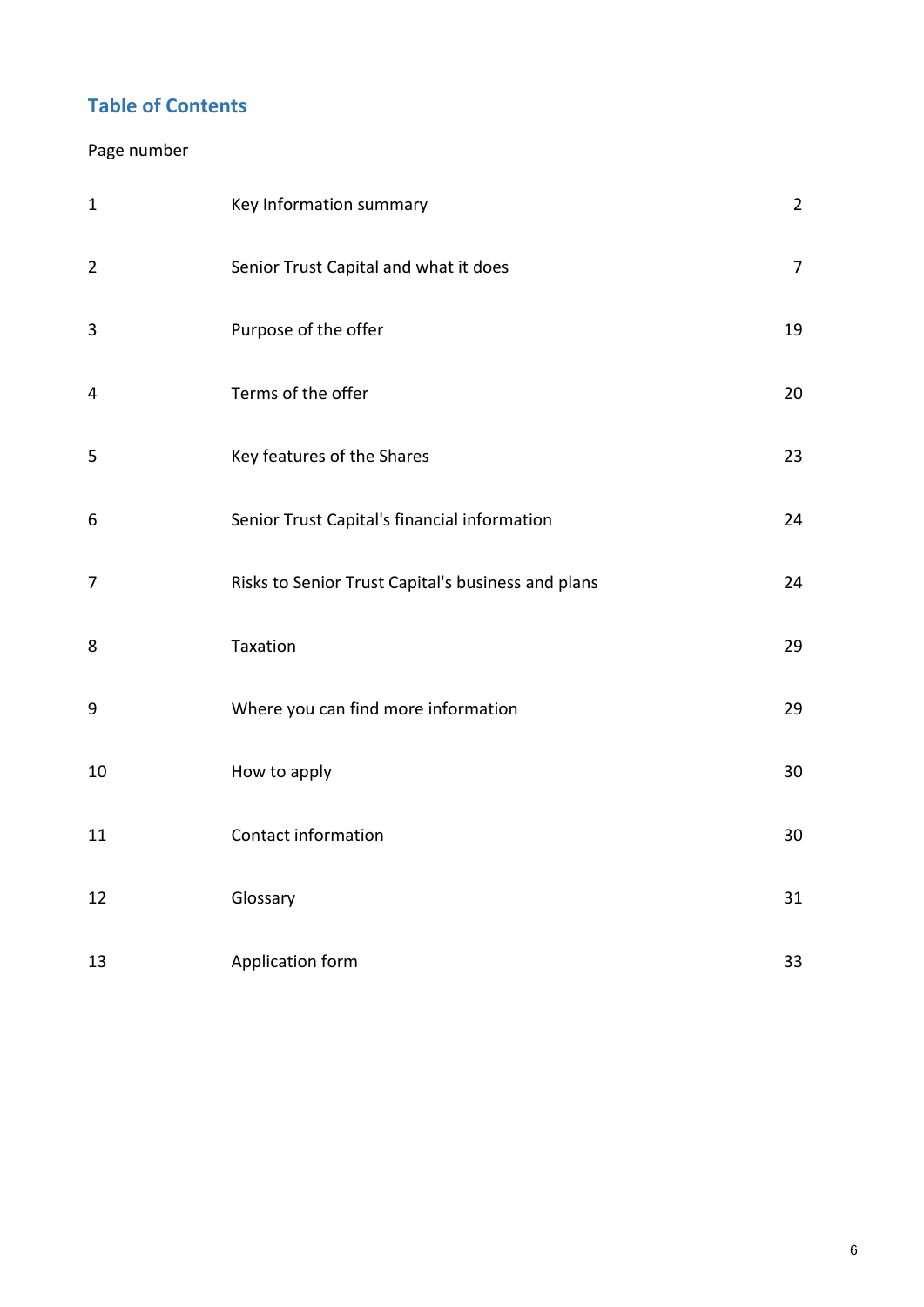## **2 Senior Trust Capital and what it does**

#### **About Senior Trust Capital**

Senior Trust Capital invests in Retirement Villages and Aged Care Facilities by making loans to, and/or taking an equity investment in, retirement and aged care operators and entities that have a financial interest in them such as other lenders, management companies and ownership entities.

Senior Trust Capital was incorporated on 1 August 2012. It has made loans to retirement and aged care operators since December 2012, with the first equity investments being made in 2015. See the section 'Table of substantial shareholders and of relevant interests held by directors and senior managers etc.' on page 18 for more information. Our directors and senior managers have many years' experience in the Retirement Village and aged care sector. See the section 'Directors, Senior Managers and individual relevant parties' on pages [16] to [19] for more information.

You need to be aware that when you invest with Senior Trust Capital, you will be buying Shares in Senior Trust Capital. As a Shareholder of Senior Trust Capital you will have an interest in the company's assets which includes loans to and/or equity investments in retirement and aged care operators and entities that have a financial interest in them.

Our associated company Senior Trust Management Limited also offers financial products, being a regulated offer for ordinary shares in Senior Trust Retirement Village Income Generator that provides investors with the opportunity to invest indirectly in the Retirement Village and aged care sectors. You can find more information about our relationship with Senior Trust Management Limited in the section 'Interests of directors, senior managers etc.' on pages [18] to [19] for more information. Apart from the relationship described there, the offer in this PDS has no relationship with the offers made by Senior Trust Management Limited.

#### **What Senior Trust Capital Does?**

Our key investment objective is to protect and grow our Shareholders' wealth. This is achieved through the income generated from our loans and any growth in the value of our equity investments. (You should be aware that equity investments represent medium to long term investments and that fluctuations in the value of our equity investments in the short term may affect the dividend rate and the value of your Shares).

#### **Loans:**

The loans we make are typically secured by mortgages over Retirement Village and Aged Care Facility land and/or property. However mortgages over other property such as shares, convertible notes or types of debt instruments such as special preference shares and convertible notes may be used in limited circumstances. We will often also take general securities over personal property, and guarantees and indemnities from persons associated with the relevant Retirement Village or Aged Care Facility in addition to a mortgage. However, the nature of the security and its priority position will depend on the circumstances of each individual loan. In some cases there may be other parties who have security interests with priority over those held by us.

A list of our current loans can be found on the Companies Office website at [www.business.govt.nz/disclose,](http://www.business.govt.nz/disclose) offer number OFR10040, under Other Financial Information.

We target privately owned Retirement Villages and Aged Care Facilities which compete with the publicly listed entities for a portion of the retirement village and aged care market segment. For this reason it is important that we focus mainly on retirement and aged care operators who are developing facilities in areas with strong demographic demand.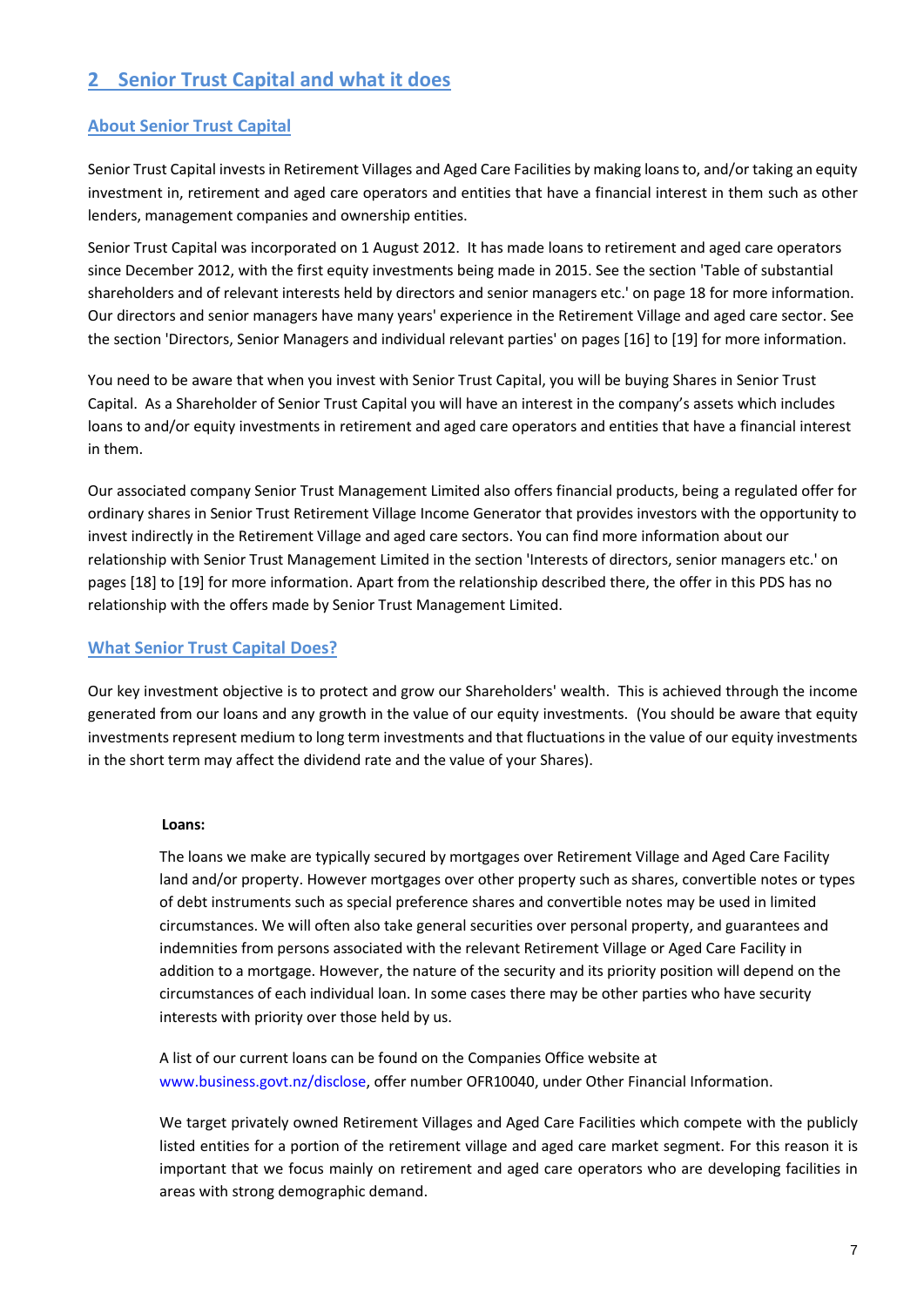In some instances we make loans to entities that have a financial interest in the Retirement Village or Aged Care Facility (such as a shareholder or other financially interested party), rather than the operator itself. Our normal risk assessment protocols and credit approval processes are followed before such loans are made.

Our main competitors for lending to retirement and aged care operators are banks (who are generally the primary lenders). Our key competitive advantage over other lenders such as banks is that we are able to provide long term core funding with flexible terms, rather than short term funding that negatively impact on an operator's ability to efficiently expand. Usually our lending is subordinated to a bank or first tier other lenders, which will provide the first tier of funding. This means we are able to charge higher interest rates than banks due to there being more risk in lending that is subordinated.

Specialist lender and investor in the industry Our focus is solely on Retirement Villages and Aged Care Facilities and our investment policies have evolved through many years' experience in the sector so we are well attuned to borrower needs. Senior Trust Capital offers both debt and equity Our ability to offer both long term debt and equity is attractive to operators. Flexibility of terms **Our management team uses its in-depth knowledge to partner** with operators and tailor funding packages to suit specific needs Long term funding **Retirement Villages grow over a long period of time. Our ability** to provide long term funding that matches the building timeframe creates efficiencies in the construction.

Why borrowers seek funds from Senior Trust Capital:

#### **Equity:**

We also take equity investments in retirement and aged care operators and entities that have a financial interest in them. Where we take an equity investment in a retirement or aged care operator or an entity that has a financial interest in them we may have limited ability to sell this investment.

A list of our current Equity Investments can be found on the Companies Office website at [www.business.govt.nz/disclose,](http://www.business.govt.nz/disclose) offer number OFR10040, under Other Financial Information

Senior Trust Capital Limited (STCL) is a Limited Partner within the Senior Trust Equity Limited Partnership (STELP). STELP has with effect from 1 April 2021 acquired the shares and other interests in STC Orewa Limited. Those Interests in STC Orewa include:

- o 80% interest in a partnership that owns the assets of the Palm Grove Retirement Village situated in Orewa.
- o 50% interest in the Forest Glen Limited Partnership that owns Coastal Properties Orewa Forest Glen Limited, a company owning a property in Orewa that has been consented for the development of a retirement village.

Funding for the acquisition and expansion of these villages has been made by way of secured loans (including partner's loans from STC Orewa Limited) and capital invested. Further details about each of these equity investments is set out below.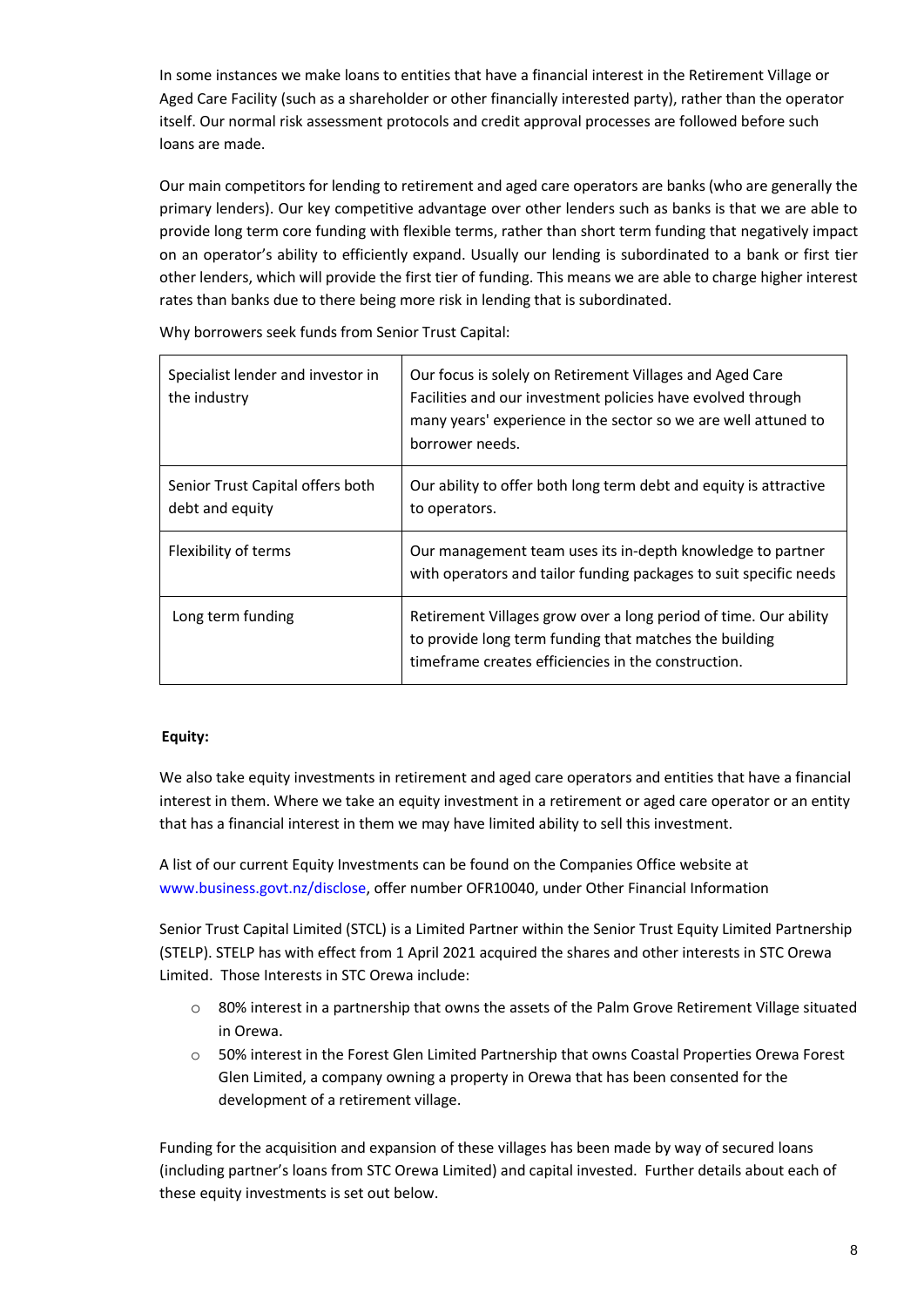The seaside settlement of Orewa, 40 kilometres north of Auckland, is a popular retirement destination. The extension of the northern motorway means that Orewa is less than 40 minutes from the downtown Auckland CBD. Orewa is now part of the Auckland "super city" and has enjoyed the boom in property values that accompanies any location in the Auckland metropolitan area that offers a beach lifestyle. Orewa and adjacent locales are home to a number of large scale retirement villages meeting the surging demand of Auckland's North Shore residents entering retirement age with substantial capital value to be released from the sale of a family home. However the area has no upmarket boutique village to meet the requirements of prospective residents who want a superior product in a more secluded environment than the 200 plus dwelling conglomerates currently offered.

#### **Palm Grove Retirement Village (The Grove)**

Construction has been completed on Stage One and the first residents are in occupation. The expansion of the village is a joint venture between entities associated with us and Aegis Projects Limited whose principals have a long history of successful retirement village construction and operation.

#### **Forest Glen Limited Partnership**

STC Orewa Limited has invested in 50% of the Forest Glen Limited Partnership (the LP) for cash consideration of \$4,489,757. The investment is funded by an intercompany advance from Senior Trust Capital. The LP has used the cash to acquire shares in Coastal Properties Orewa Forest Glen Limited (CPL) which owns 1.152 hectares of land.

The balance of the partnership is held by interests associated with Brendan Coghlan who formerly held 100% of CPL. Brendan is a highly experienced residential builder who has been responsible for the delivery of 400 plus dwellings in the Orewa / Hibiscus Coast area. Brendan has spent years and significant funds in securing the resource consent for the new retirement village.

Consent has been granted to CPL for a retirement village containing apartments and shared amenity spaces (including a -swimming pool, gymnasium, outdoor bowls area, recreation area, and theatre). The complex is accompanied by common ancillary facilities (including a lounge/dining area, library and AV area ), associated landscaping, access and infrastructure.

Our main competitors for taking an equity investment in retirement and aged care operators and entities that have a financial interest in them are private equity companies, who have historically been active in taking equity positions in retirement and aged care operators. By their nature, these investments are generally unsecured, with returns anticipated to be by way of dividends and/or capital appreciation on the investment.

#### **Dividends:**

It is important to note that our dividend distribution policy is set at the discretion of the directors and is not a fixed rate of return. Further the returns you get may vary or may not be paid at all if our performance does not merit it. This might happen, for example, if a retirement or aged care operator fails to meet its obligations to pay interest on loans we have made to them. You should also be aware that, while an increase in the level of equity investments that we make over time is likely to enhance the growth of your capital, you may experience more fluctuation in the dividend rate that we can pay.

Conversely returns may increase if the income generated from our loans to Retirement Villages and Aged Care Facilities sufficiently exceed operating costs, or an equity investment produces an extra ordinary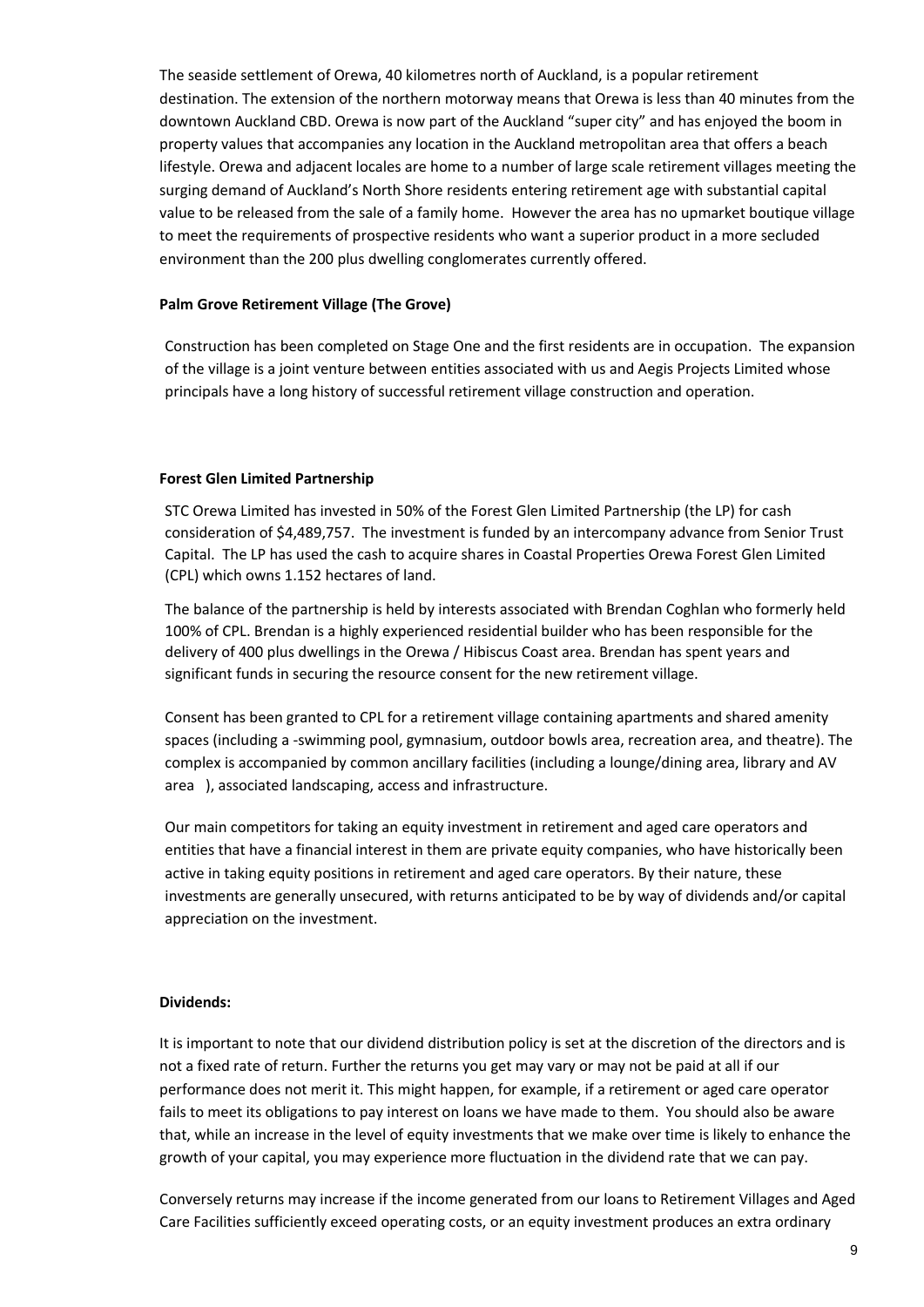return either during the course of the investment or upon its sale. See the section 'Risks to Senior Trust Capital's business and plans' on page [24] for more information on the risks of this investment.

See the section on our dividend distribution policy on page [23] for more information on dividends paid by us. Note that payment of dividends is not guaranteed.

#### **Industry in which Senior Trust Capital operates**

In this section, we outline the factors that in our view make investing in the Retirement Village and aged care sector attractive for us and, accordingly, for our Shareholders. But you need to be aware that when you invest with Senior Trust Capital, you will be buying Shares in Senior Trust Capital. You won't own any interests in the Retirement Villages or Aged Care Facilities or their operators to which Senior Trust Capital makes loans.

We believe the demographic wave of 'baby boomers' seeking to live in Retirement Villages has created strong demand for investment in them – and we are focussed on leveraging that demand for the benefit of our Shareholders.

Demographers and statisticians have coined the phrase 'Grey Tsunami' which generally refers to the baby boom which started in 1946 at the end of the Second World War and which has been surging through the New Zealand population. In 2016, the first of these post-war baby boomers turned 70, which offers the potential for a sustained period of increased demand for both Retirement Villages and Aged Care Facilities.

However, a lesser known baby boom occurred between 1936 and 1941, the result of a recovering New Zealand economy after the Great Depression of the early 1930s. During the mid-1990s, this generation of 'baby boomers' initiated the demand for retirement accommodation which established the Retirement Village as a desirable concept. Despite the economic turmoil of the past decade, the retirement industry has continued to grow. The number of dwellings in modern resort-style facilities offering wide-ranging care and support has increased significantly in the last decade. The high visibility of these quality Retirement Villages is resulting in a great degree of social acceptance and the foreseeable demand for quality retirement accommodation in many locations is creating a positive investment opportunity, which we present in this offer.

In addition, the aged care sector requires significant reinvestment of capital and this, combined with the growing cost of increasing regulation of the industry, makes a sound case for investment in the industry's growing need for quality, cost effective Retirement Villages and Aged Care Facilities. The following are some of the key fundamentals of the aged care sector in New Zealand:

- **Needs Driven**: When people become incapacitated through age they require care, which makes for predictable earnings that are not affected by the economy.
- **Continuum of Care**: Older prospective residents are beginning to gravitate to Retirement Villages that provide a continuum of care, which allows residents to 'age in place' with no need to move.
- **Ownership and Licence Structure:** New Zealand has a well-regarded, closely regulated and accepted model by consumers and stakeholders in the market place. Operators are providing an increasingly higher quality product which in turn is likely to drive greater demand on top of general population growth.
- **Government Support**: The costs associated with providing aged care are putting pressure on government funding. We see potential for the private sector to assist in this area via cost effective (vs. hospital bed stays) Aged Care Facilities.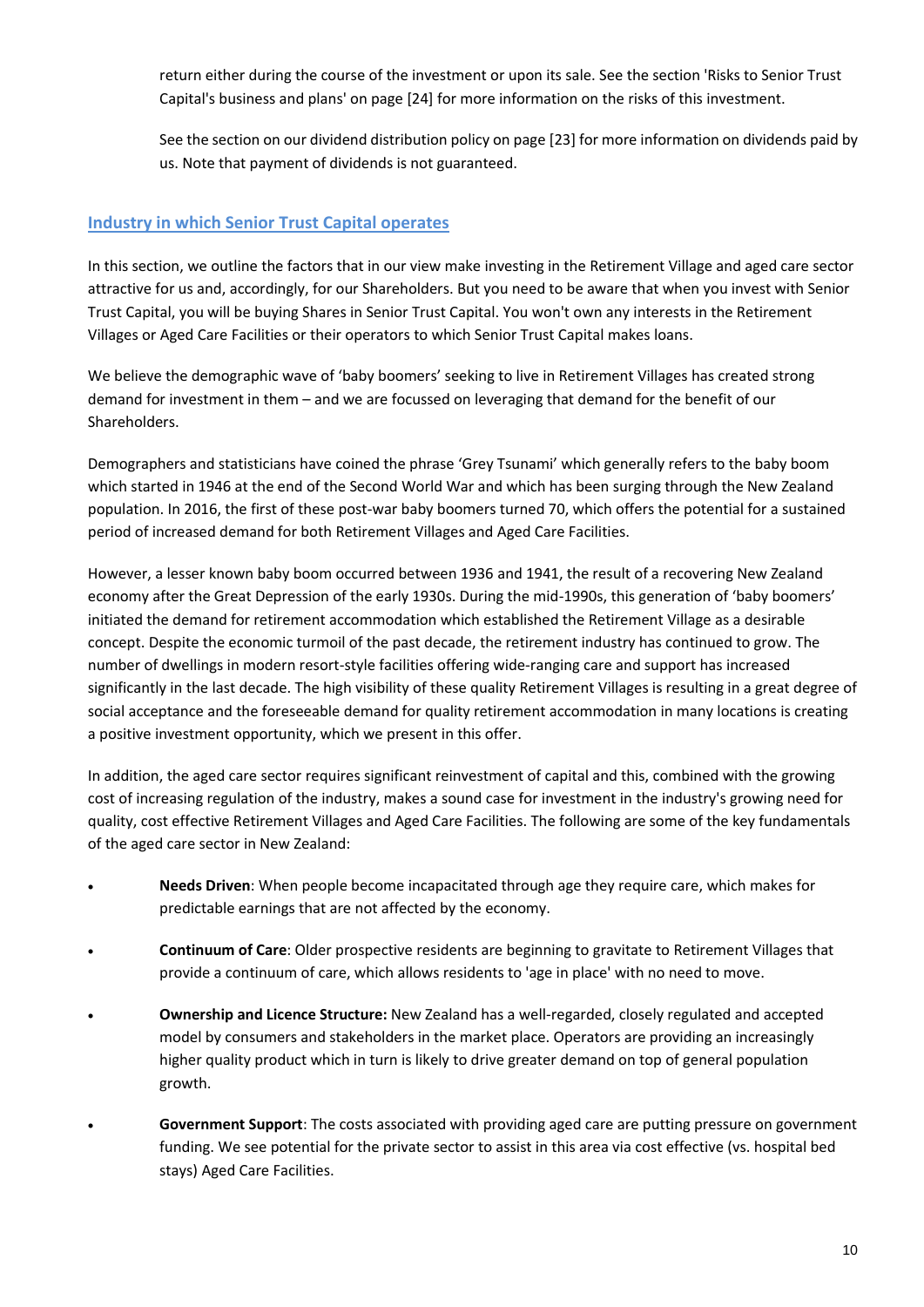- **Providing Cost-Effective Facilities**: The Retirement Village industry is very well positioned to provide cost effective Aged Care Facilities due to its existing scale and infrastructure, but requires investment to do so.
- **Longevity**: has increased dramatically since the 1950s. Longer life expectancy has a flow on effect on the demand for aged care due to a greater number of people living longer and requiring more intensive healthcare.
- **Healthcare Model**: The funding model for providing healthcare to the 65+ population is under increasing pressure in terms of attracting staff, low wages, low government funding and lack of supply due to ageing stock becoming obsolete and the new stock build programme not meeting demand. Increasing innovation is being adopted by operators around licence structures, premium fees, technology, design and methods of operation to protect margin and improve services

Apart from banks who are the primary source of lending to retirement village and aged care operators, the main sources of funding for retirement and aged care operators are private equity companies who have been active in taking equity positions in retirement village and aged care operators.

Demand for new facilities is driven by demographics. According to Jones Lang La Salle's fifth paper on New Zealand retirement villages<sup>1</sup> the projected need is for 11.5 new villages per year to meet the expected demand for a number of decades. This is based on the Statistics New Zealand forecasting for the period 2016 to 2043 and assumes a penetration rate of 12% and an average village size of 150 units In 2016 penetration rates of the over 75 age cohort were in excess of 15% in a number of major regions

Retirement Villages typically produce a predictable income stream, which in turn enables their operators to pay the interest they owe to us when we make loans to them, and income distributions when we take an equity investment in them.

The typical cash flow stream for a registered Retirement Village is derived from an Occupation Right Agreement which gives a resident lifetime occupancy of a dwelling. In return the operator is provided an income stream from levies charged to residents and a proportion of the proceeds on the sale of the dwelling.

The cash flow sources to the Retirement Village operator are:

- The proceeds of the initial sale of an Occupation Right Agreement;
- The levies charged to residents; and

1

A share in the sale proceeds at the departure of the residents.

The key characteristics of the income stream for a Retirement Village are:

- *Predictability* Inevitably all residents will depart the village, and, given the wide spread of residents, in the medium term a mature Retirement Village will have a steady stream of departures and consequent cash flows.
- *Long Term Cash Flow Stream* Unlike short-term residential rental agreements, commercial property leases or property developments, which provide short term or once only profits, Retirement Village operators resell dwellings a number of times throughout the village's economic life. This means Retirement Village operators can benefit from a sustainable long term income stream rather than a once

<sup>1</sup>As presented to the Retirement Villages Association Policy and Financial Sector Forum on 7 of April 2017.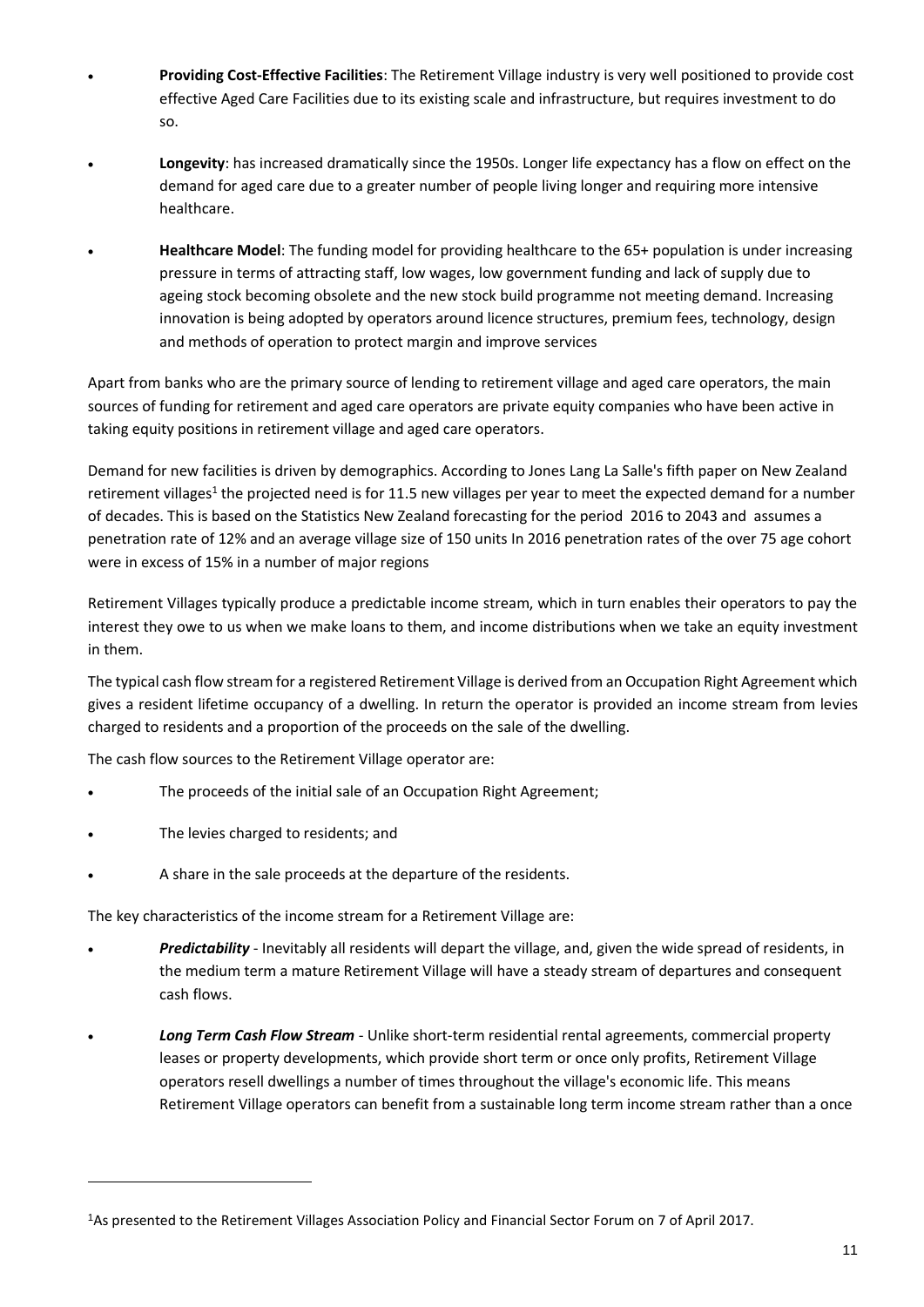only development profit. Resident occupancy is underpinned by of the demographic wave of senior New Zealanders entering retirement which, according to census statistics, will extend out to 2030.

 *Capital Growth* -The cash flow benefits from capital appreciation in resident dwellings, which reflect the growth in real estate values in New Zealand.

Income streams for Aged Care Facilities are made up of payments from the local District Health Board (**DHB**) and premiums on top of those paid by residents.

You can find more information on returns paid by us on the offer register a[t www.business.govt.nz/disclose,](http://www.business.govt.nz/disclose) offer number OFR10040 in the document entitled "Supplementary Document incorporated by reference in PDS for Senior Trust Capital Limited ".

Registered Retirement Villages operate in a highly regulated environment under the Retirement Villages Act, which governs the operation of the villages through the oversight of an independent statutory supervisor. This oversight also benefits our Shareholders where we invest in registered Retirement Villages. Aged Care Facilities (that are not registered Retirement Villages) must be licensed by the local DHB, which contracts with the facility to provide aged care beds.

Both the auditors and statutory supervisors of registered Retirement Villages must be licensed by the Financial Markets Authority, which regulates New Zealand's financial markets. The statutory supervisor holds a prior security interest over the village which mitigates against any oppressive and arbitrary behaviour by a first mortgagee with respect to other lenders such as ourselves. The statutory supervisor also monitors the financial position of the village to ensure it does not over-commit itself to lenders, thereby assisting with the ability to maintain loan repayments.

#### **Key drivers of returns**

We consider the following current and future aspects of our business have, or may have, the most impact on our financial performance and growth in value:

- 1 Attracting capital from our Shareholders in order to be able to make loans to, and take equity investments in retirement and aged care operators and entities that have a financial interest in them.
- 2 Identifying suitable retirement and aged care operators and entities that have a financial interest in them in which to invest to achieve added value for Shareholders.
- 3 Increased competition for investment in retirement and aged care operators and entities that have a financial interest in them from other investment entities, and publicly listed retirement and aged care operators.

The key strategies and plans we have in place for the key drivers of our returns are:

- 1 Consistently delivering value for our Shareholders through careful selection and supervision of retirement and aged care operators and entities that have a financial interest in them in which we invest.
- 2 Identifying and investing in retirement and aged care operators and entities that have a financial interest in them who are experienced and capable, and hold a material financial interest in their business.
- 3 Identifying and investing in retirement aged care operators and entities that have a financial interest in them with Retirement Villages or Aged Care Facilities in locations with proven demographic demand.

We select the retirement and aged care operators and entities that have a financial interest in carefully, with the aim of supporting our key objectives.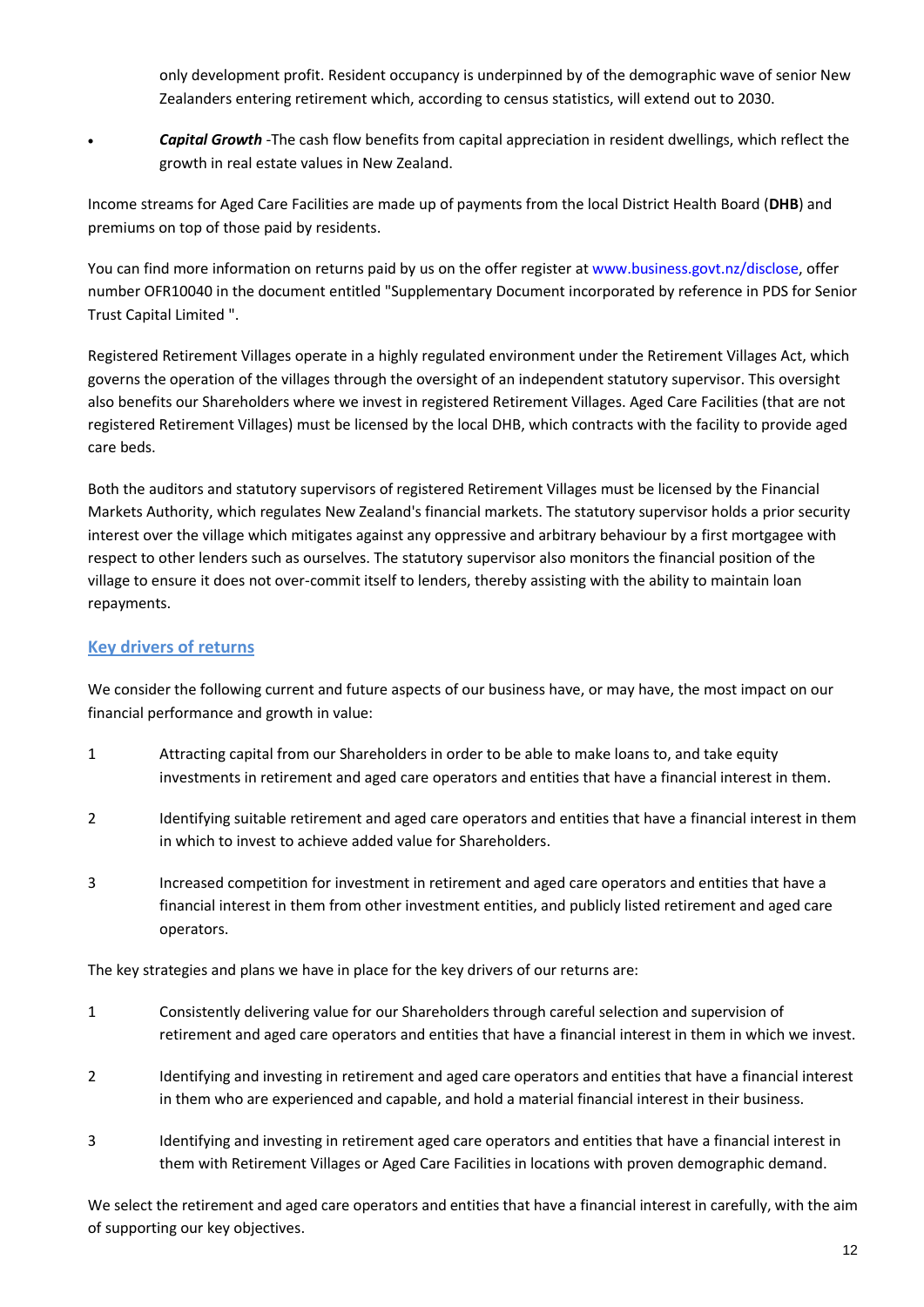Our investment policies and corporate objectives are set within the following framework:

- *Longevity:* Focusing on the Retirement Village sector we aim to deliver steady returns and to protect and grow our Shareholders' investment by carefully selecting and managing lending and equity investment opportunities in retirement and aged care operators and entities that have a financial interest in them.
- *Consistency of performance:* By applying the specialist expertise and knowledge that has evolved through our experience in the Retirement Village sector.
- *Durability:* Through investing in retirement and aged care operators and entities that have a financial interest in them which have well located, soundly run Retirement Villages and Aged Care Facilities.
- *Maturity:* Taking a measured and balanced approach to growing our business.

Our investment philosophy is that:

- Soundly-run, well located Retirement Villages and Aged Care Facilities provide the opportunity for investment that generates a regular return backed by assets with prospects of capital appreciation over time.
- Experienced and skilled operators and entities that have a financial interest in them who hold a substantial stake in their Retirement Village or Aged Care Facility provide the best prospects for both income returns and capital gains.

We base this philosophy on the following:

- Strong growth in the sector provides for investment on favourable terms.
- Owner-operators bring a personal touch to the facility which many prospective residents find appealing and provides a marketing edge.
- Privately-held Retirement Villages can be more responsive to local demand and resident need.

Ultimately our decision whether to invest is driven by whether the investment will:

- Over the investment timeframe, support the achievement of added value for Shareholders.
- Allow for our measured growth without over-extending financial and human resources.
- Maintain financial ratios which are acceptable to our directors, bearing in mind the level of risk to which we may be exposed.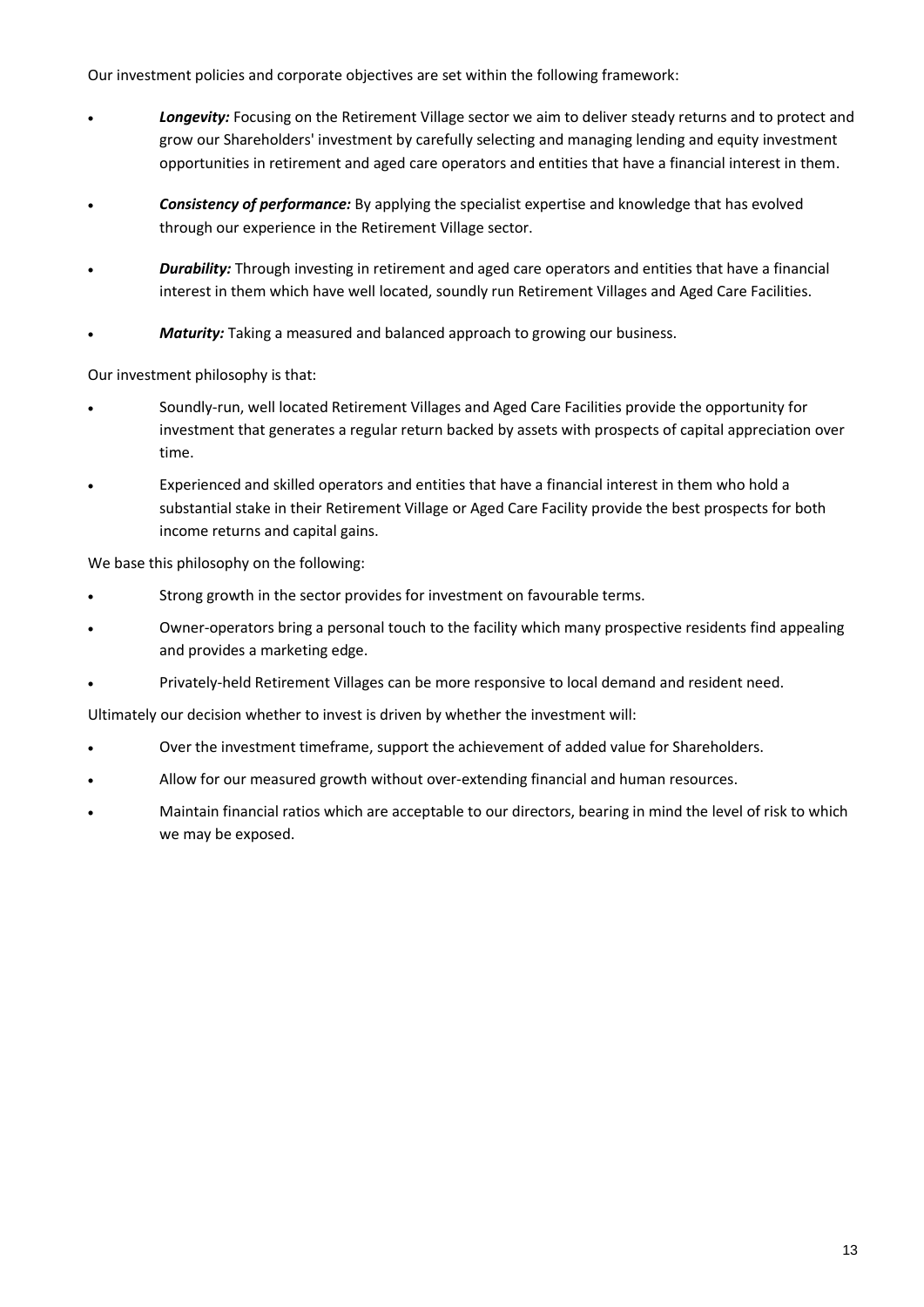#### **Risk Assessment Protocols and Investment Approval Process**

Lending money to the retirement and aged care operators and entities that have a financial interest in them supports our objective to provide the targeted return to our Shareholders. Equity investments support our aim of achieving capital growth by increasing the size and value of our business. We intend to only make equity investments in order for us to achieve a capital gain or a share of development profit. Our criteria for equity investments are stringent. Our first priorities are to protect Shareholders' capital and as much as possible provide a consistent, reliable and attractive return at or better than the targeted rate.

We require detailed, timely and relevant applications for all investment decisions. Those applications include assessment of financial strength, forward cash flows and the operator management capability, and alignment to our investment policies and objectives.

Our credit approval process includes the following steps:

- Investigation of potential investment opportunities by members of the management team.
- Preparation of a credit paper, which may include some or all of the following:
	- A current valuation relating to the Retirement Village or Aged Care Facility's assets;
	- Financial information provided by the Retirement Village or Aged Care Facility;
	- Demographic studies; and
	- Feasibility studies provided by the Retirement Village or Aged Care Facility.
- The credit paper is circulated to our directors and requires their unanimous approval before we will proceed with any investment.

We ensure that operators have a material stake in the Aged Care Facility or Retirement Village, provide personal guarantees or similar covenants in respect of all loans, and that total debt inclusive of any advance we make is sustainable by the entity.

We intend to make, where possible, loans carrying specified interest rates or investment returns to help us achieve stable revenue streams and support our prime objective of being able to pay our Shareholders an attractive dividend. Our Dividend Policy is to distribute profits to Shareholders after ensuring sufficient liquidity is maintained to sustain and grow the business. Our Dividend Policy also prohibits the payment of dividends from Share capital. Historically our dividend rate has been 8c per Share per annum (pre-tax, paid by way of a quarterly distribution of 2c per Share). Due to Senior Trust Capital being able to utilise the benefit of tax deductions, dividends paid for the quarter ended 31 March 2019 and thereafter have been at reduced rates of tax.

Our investment documentation will include wherever possible the right to increase interest rates or investment returns so as to achieve growth in value if economic conditions favour an increase. You should be aware that, while an increase in the level of equity investments that we make over time is driven by our objective of enhancing the value of Shareholders' investments, changes in the value of equity investments may lead to more fluctuation in the dividend rate that we can pay.

Before we lend to a retirement or aged care operator or entity that has a financial interest in them, we will require evidence that they can expect to meet payment obligations from sales of occupation right agreements or residential units, or from other financial resources including Government subsidies paid to the Retirement Village or Aged Care Facility. See the section 'Risks to Senior Trust Capital's business and plans' on page [24] for more information on risks specific to capitalising interest and cash flow management.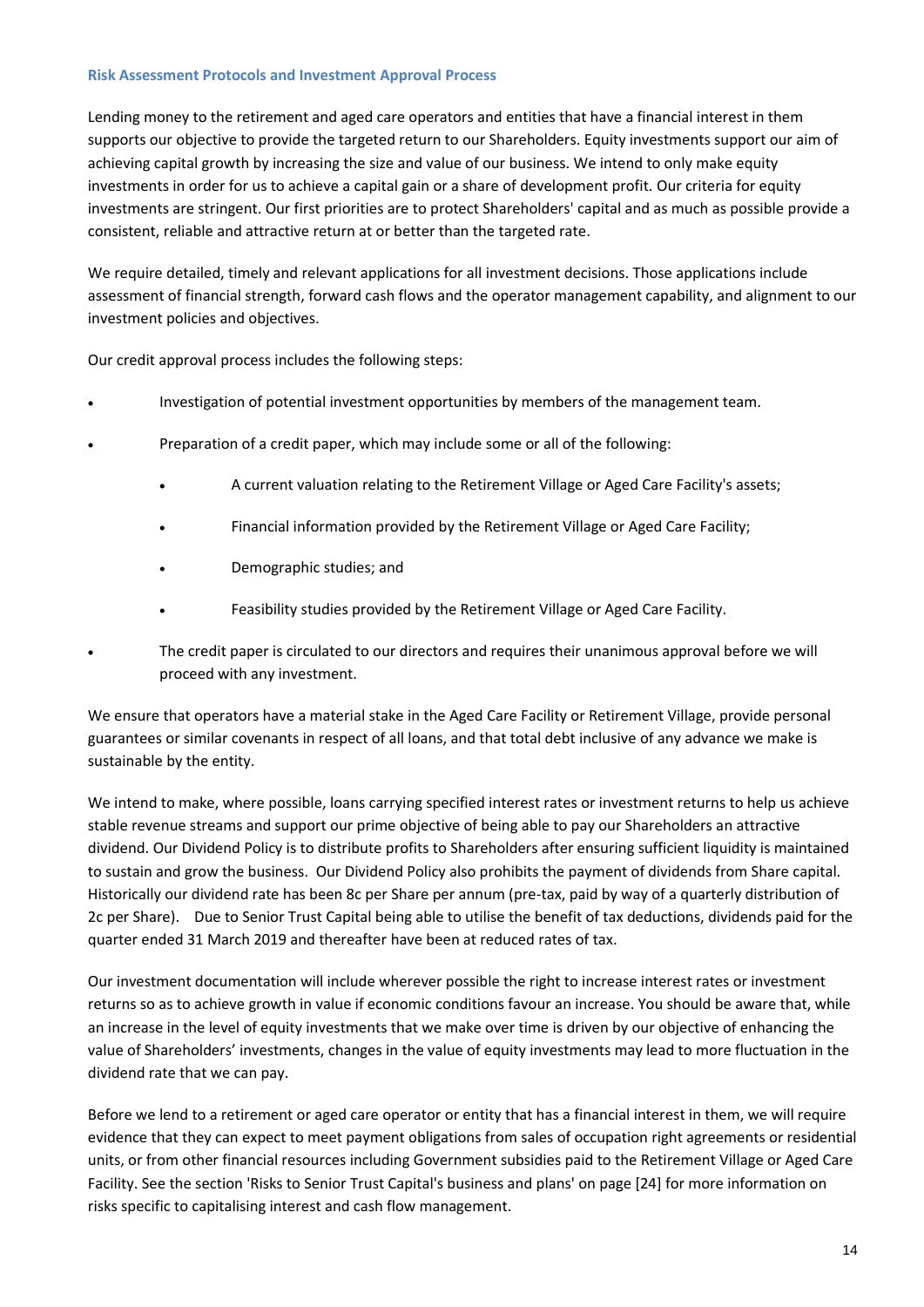Credit risk is mitigated by careful analysis of forward cash flows and, where appropriate, progressive release of funds against progress to meeting sales objectives and other key performance indices in the business plan agreed with the operator.

If we consider it necessary, we may require the directors and/or stakeholders of the Retirement Village or Aged Care Facility to make or arrange supplementary injections of cash.

In order to enforce these measures, we may ensure where appropriate that we have powers under the terms of the loan documents to give effect to these requirements. We note, however, that these measures are unlikely to be available for equity investments. See the section 'Risks to Senior Trust Capital's business and plans' on page [24] for more information on risks specific to cash flow management.

We are always mindful of the possibility of an adverse change in external funding markets that may affect the ability of a borrower or investor to meet its refinancing commitments to us. We carefully monitor our forward cash flow position to ensure solvency is maintained at all times, and to match off payment obligations against loan maturities and new share issue capabilities.

We are also mindful of the fact that our activities are concentrated in the Retirement Village and Aged Care sector, and the impact that a possible systemic failure or significant adverse material event that affects the industry could have on our Shareholders. However we believe that this risk is outweighed by the benefits of investing in a sector in which we have extensive experience and significant expertise.

We closely monitor the property development and construction programmes for any Retirement Village or Aged Care Facility undertaking such work, with the aim of ensuring that work is completed on time and on budget. Where funds are advanced for payment of costs to construct common facilities or dwellings, we will, if the directors deem it appropriate, require a quantity surveyor's report detailing the value of the work to be completed and the value of the work required in completing the particular facility.

We closely observe marketing performance and, if necessary, can engage the services of a pool of industry specialists known to the management team to assist the borrower in meeting pre-set key performance indices that will be incorporated where appropriate into the loan documentation. Regular inspections will be performed either by the management team, directors or quantity surveyors or valuers engaged by us.

See the section 'Risks to Senior Trust Capital's business and plans' on page [24] for more information on risks specific to developments.

We require as part of the terms of any loan we make that any Retirement Village buildings and other substantial assets (such as buildings owned by the borrower but not related to the Retirement Village) that are subject to any security granted to us are insured to the maximum amount considered best practice by the Retirement Villages Association from time to time, having reference to the latest valuation provided to us (which will include cover for catastrophic risks). Where construction is involved the appropriate construction insurance is to be included.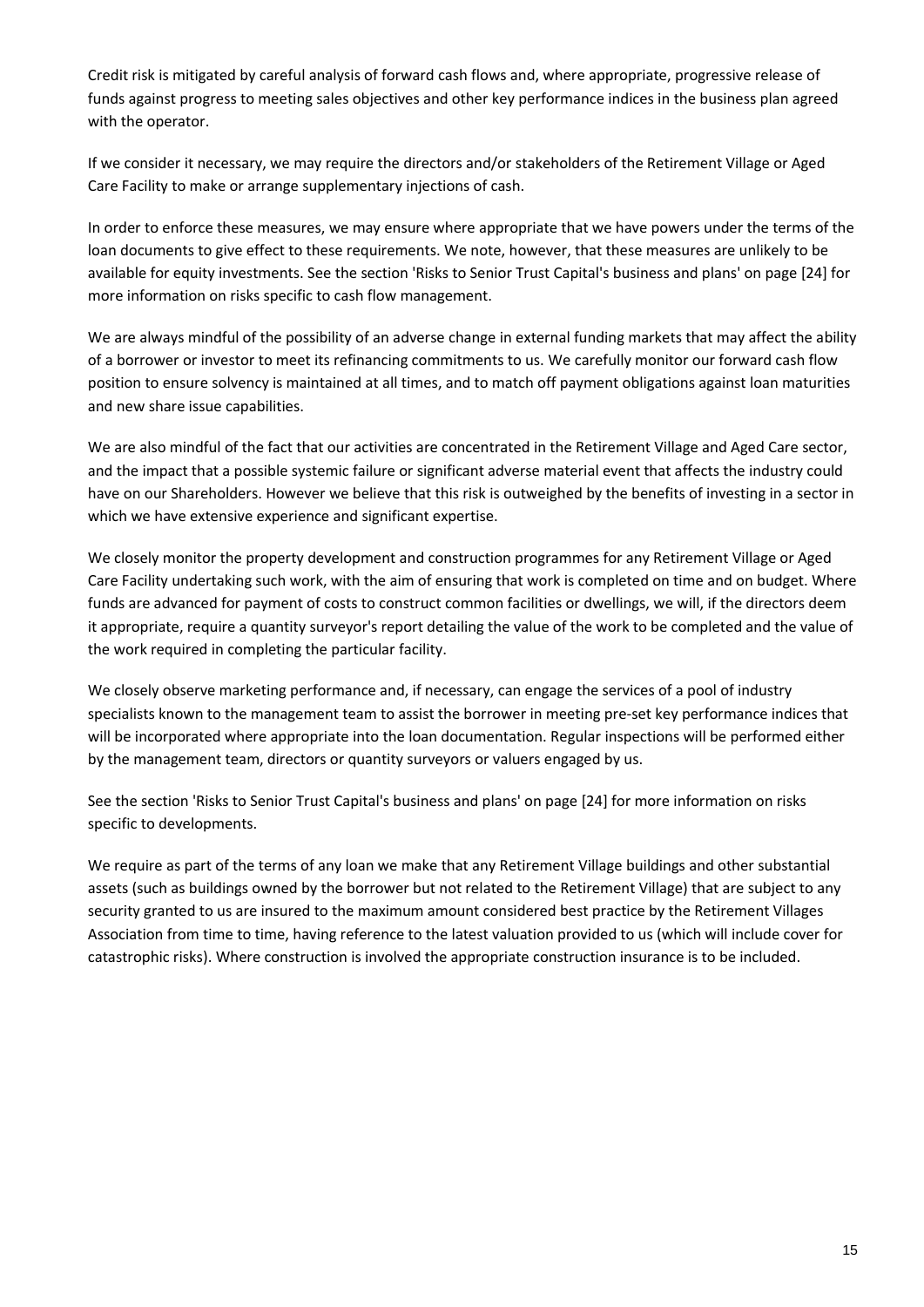#### **Directors, senior managers, and individual relevant parties**

By investing in Senior Trust Capital, you will be putting your trust in the ability of our directors and senior managers who have a wide discretion to select and manage investments that they consider will meet our objectives to pay the targeted returns and provide for future capital growth.

The directors' and senior managers' skills and expertise, and the roles they play in managing Senior Trust Capital, are therefore an important part of your investment decision. The directors must offer themselves for re-election by the Shareholders annually.

#### **Our Directors**

Our directors have a strong combination of relevant experience and skills specific to our requirements.

All directors are required to unanimously approve investment decisions and each director has one vote only. The board of directors meets not less than ten times during each financial year and ensures onsite inspections of the company's assets and investments are regularly conducted.

#### **John Jackson - Executive Director**

John has been involved in making investments in the Retirement Village and aged care industry for many years. In particular, John has been instrumental in retail offerings for a wide range of commercial property and Retirement Village entities as an adviser, director or manager. He has held senior executive officer positions in a number of financial service organisations including:

- Bayleys Financial Services Limited (a company in which John was also a minority shareholder at the time of his appointment as Chief Executive Officer). During his time at Bayleys, John was involved in, and advised on, a number of capital-raising assignments for property-related entities.
- Vanguard Capital Limited (of which John was a minority shareholder and director) and its wholly owned subsidiary, Vision Securities Limited (of which John was also a director).
- Senior Trust Management (a company wholly owned by a family trust of which John is a beneficiary.

John Jackson has been a director of the following companies which issued or managed securities related to Retirement Villages:

- In 2001 VSL Finance (Waitakere Gardens) Limited issued \$7.750 million secured notes to fund construction at Vision Waitakere Gardens.
- In 2002 VSL Finance (Dannemora Gardens) Limited issued \$8.450 million secured notes to fund construction at Vision Dannemora.
- In 2003 Noisiv Limited (in liquidation) (formerly Vision Securities Limited) was the debt administrator for Vision Senior Living Limited and issued debenture stock of \$7.95 million. Vision Securities Limited was a finance company that provided loans for commercial properties. The directors of Vision Securities Limited asked the Trustee to appoint receivers on 31 March 2010 following a default on a loan. Although the company was solvent at that time, it was anticipated that it would not be able to continue to meet its ongoing obligations to debenture holders or meet future liquidity requirements, following that default. All debenture holders were repaid their capital in full as a result of the company's participation at the time in the Crown Retail Deposit Guarantee Scheme.
- In 2008 Vanguard Investment Management Limited, being the manager of the Senior Retirement Village Trust, Senior Portfolio A (a unit trust) issued \$6.5 million units which were fully repaid.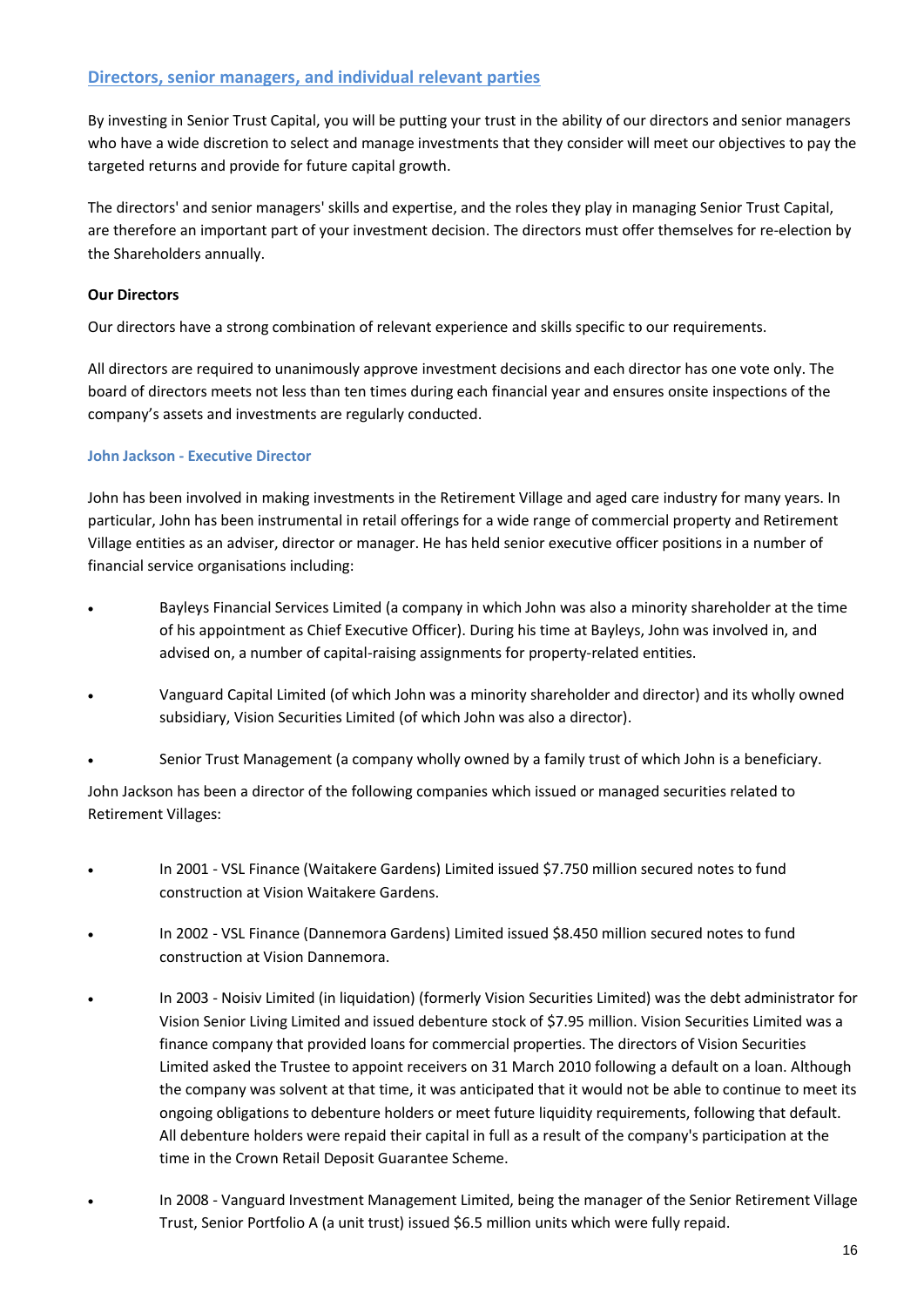- In 2009 Vanguard Investment Management Limited, being the manager of Senior Retirement Village Trust, Senior Portfolio B (a unit trust) issued \$6.37 million units which were fully repaid.
- In 2010 Senior Trust Management Limited being the manager of Senior Trust Retirement Village Fund Portfolio C (a unit trust) issued \$2.8 million units which were fully repaid (by way of refinance funded by Portfolio D).
- In 2011 Senior Trust Management Limited being the manager of Senior Trust Retirement Village Fund Portfolio D (a unit trust) issued \$9.3 million units which were fully repaid in cash or refinanced by the Portfolio E unit trust.
- In 2014 Senior Trust Management Limited being the manager of Senior Trust Retirement Village Fund Portfolio E (a unit trust) issued \$13.4m units.

John Jackson is our founding Shareholder and intends to retain a shareholding in Senior Trust Capital.

John is responsible to the board of directors for ensuring that the management team provides timely and accurate information on our investment management, treasury, statutory compliance, accounting and audit activities.

#### **Andrew Franicevic – Independent Director**

Andrew graduated from Auckland University in 1993 with double degrees in law and accounting. Andrew practices commercial law as a partner in Foley Hughes. Andrew has specialist expertise in the retirement sector and has acted for Senior Trust Capital since its incorporation. He has a long association with members of the Senior Trust management team and has advised the board in regard to a number of significant transactions.

For the period September 2014 to March 2020 Andrew was a director of Senior Trust Capital Trustee Limited which acted as the Trustee of Senior Trust Capital Limited's Employee Share Ownership Plan.

The Plan was closed March 2020 with all shares held by the Trustee having been acquired by Senior Trust Capital and cancelled.

#### **Clive Jimmieson – Independent Director**

Clive has a Bachelor of Management Studies from Waikato University and is a former Chartered Accountant in the commercial arena.

He has held a variety of senior roles in General Management, Finance, Marketing and Strategic planning, in both public and private businesses in New Zealand and Australia. In this time Clive has been involved in numerous successful acquisitions and mergers. Clive has operated as a Business Advisor working with private Business Owners in the areas of Strategy, Structure and Governance.

Clive was previously Head of Compliance for a NZX Main Board Listed MIS fund and is a current Member of the Institute of Directors

A full list of our directors' current and former directorships is available from the Companies Office website, <https://companies-register.companiesoffice.govt.nz/>company number 3938813.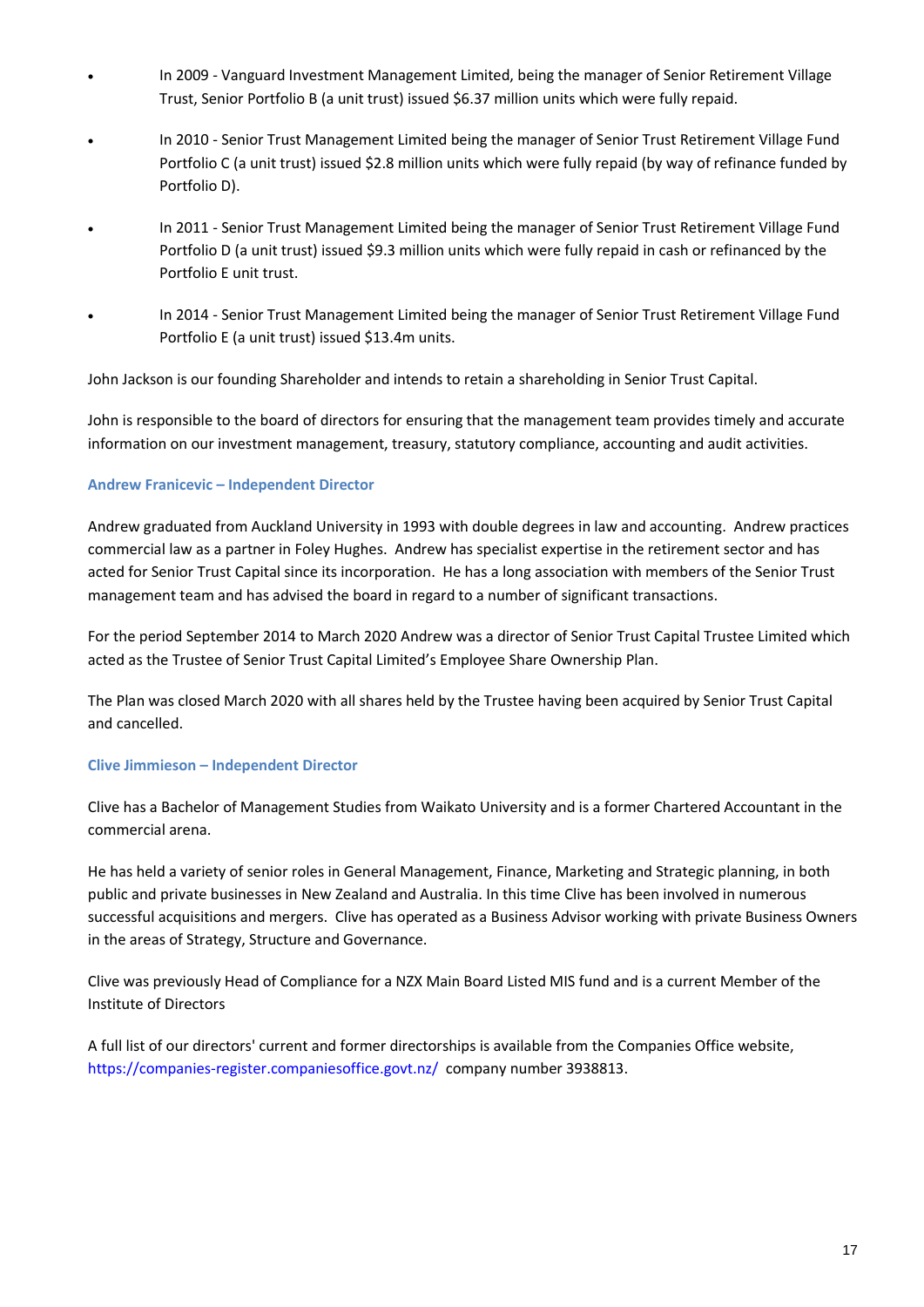#### **Management Services Agreements with Senior Trust Management**

Senior Trust Capital has entered into two management services agreements with Senior Trust Management under which:

- o Senior Trust Capital provides services to Senior Trust Management which include identification of investment opportunities and investor relations (Management Services Agreement STCL – STML 1 April 2021)
- o Senior Trust Management provides administrative support, compliance and accounting services to Senior Trust Capital (Management Services Agreement STML – STCL 1 April 2021)

A copy of the agreements can be found on the offer register a[t www.business.govt.nz/disclose,](http://www.business.govt.nz/disclose) offer number OFR10040 in the documents entitled "Management Services Agreement dated 1 April 2021".

### **Table of substantial Shareholders and of relevant interests held by directors and senior managers etc.**

A table of substantial Shareholders and of relevant interests held by directors and senior managers of Senior Trust Capital can be found on the offer register at [www.business.govt.nz/disclose,](http://www.business.govt.nz/disclose) offer number OFR10040 in the document entitled "Supplementary Document incorporated by reference in PDS for Senior Trust Capital Limited ".

#### **Interests of directors, senior managers etc.**

#### **Senior Trust Management**

John Jackson and Dadrew Trustee Limited (a company associated with the Dadrew Family Trust) are the shareholders of Senior Trust Management.

Senior Trust Capital has made a number of loans to Retirement Villages or Aged Care Facilities where its security over the borrower is subordinated to a fund that is managed by Senior Trust Management and which has also made loans to the same borrower. Senior Trust Capital intends to enter into further such subordinated loans.

Senior Trust Capital has in the past and intends to continue to subscribe for units in funds which are managed by Senior Trust Management.

John Jackson provides executive services to Senior Trust Management, for which we are remunerated under a management services agreement. A copy of this agreement can be found on the offer register at [www.business.govt.nz/disclose,](http://www.business.govt.nz/disclose) offer number OFR10040 in the document entitled "Management Services agreement dated 1 April 2021".

Andrew Franicevic and Clive Jimmieson do not hold shares in Senior Trust Capital.

Clive Jimmieson is a Director of Senior Trust Management Limited.

#### **Executive Director Share Ownership**

John Jackson has entered into an Employee Share Loan Agreement with us, under which John was issued 400,000 Shares in us, valued at \$1.00 each. Under that agreement, we agreed to loan John (as an executive director of Senior Trust Capital) \$400,000 which John used to subscribe for 400,000 ordinary Shares in us. The key terms of the loan and subscription for Shares are as follows:

 Interest rate is charged at current prescribed rate of interest defined by the IRD. This interest rate alters to 8% pa if John is no longer an employee.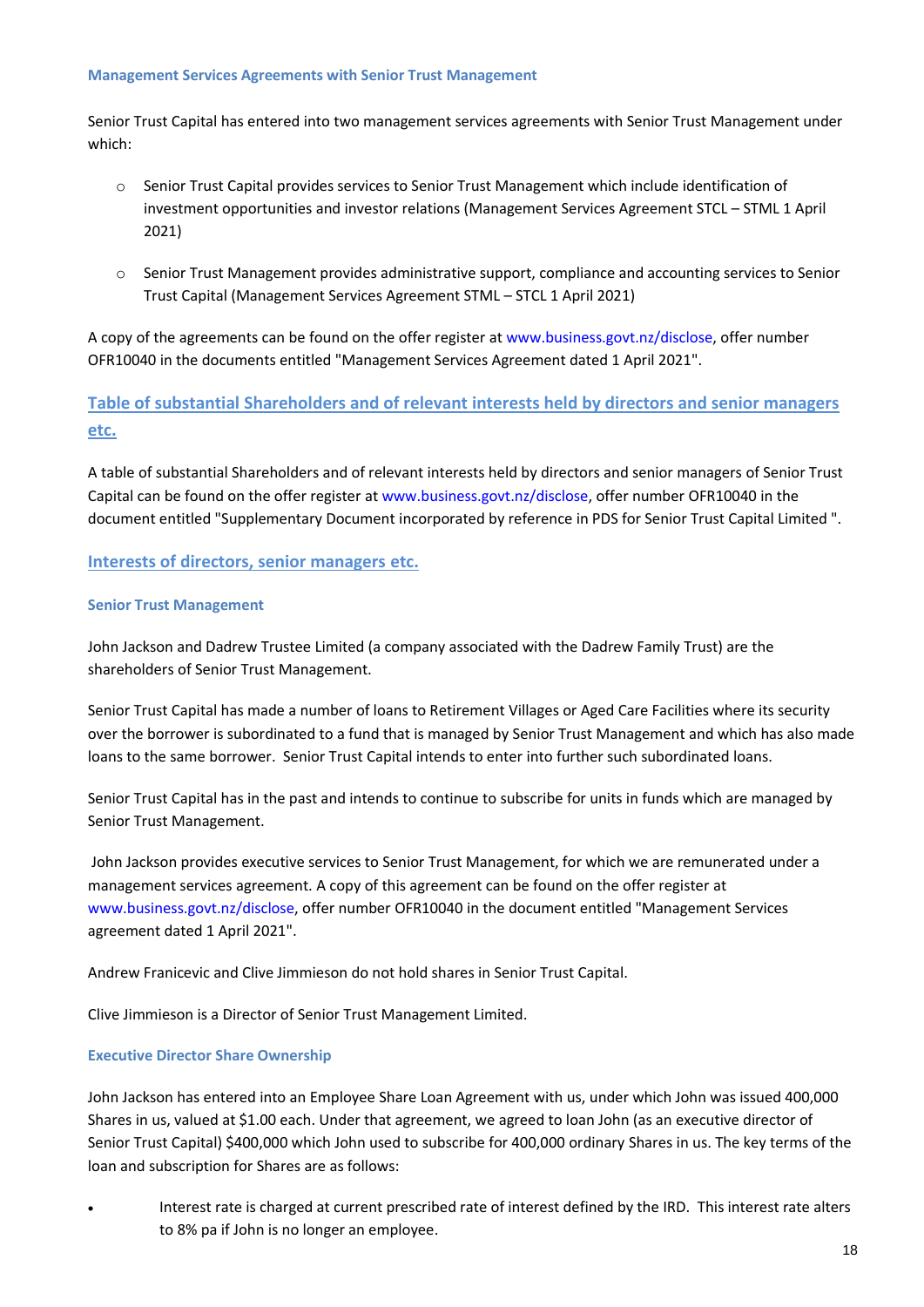- The term of the loan expires on our wind up or on John transferring the ownership of the Shares. No principal payment is required prior to the expiry of the loan.
- We hold a Personal Property Securities Agreement over the Shares, which gives us a priority to be repaid over any other lenders in the future.

A copy of the Share Loan Agreement can be found on the offer register a[t www.business.govt.nz/disclose,](http://www.business.govt.nz/disclose) offer number OFR10040 in the document entitled "Employee Share Loan".

#### **Remuneration**

Remuneration of directors:

- Andrew Franicevic was appointed Director on 9 August 2019. His remuneration is \$36,000 per annum.
- Clive Jimmieson was appointed Director on 31 August 2020. His remuneration is \$36,000 per annum.
- John Jackson's salary entitlement for the 12 months to 31st March 2021 was \$254,448
- John Jackson was further remunerated by way of director's fees of \$18,000 (including GST) over this period, paid by STC Orewa Limited a wholly owned subsidiary of Senior Trust Capital Limited.

## **3 Purpose of the offer**

Senior Trust Capital has a number of current loans made to retirement and aged care operators. The purpose of this offer is to raise money to enable us to further lend money to, or take an equity investment in, more retirement and aged care operators and entities that have a financial interest in them that we select. This will enable the retirement and aged care operators to establish new, or develop existing, Retirement Villages and Aged Care Facilities.

By subscribing for Shares in Senior Trust Capital, Shareholders are given the opportunity to invest indirectly or directly in the Retirement Village and aged care industry.

Investment in the Retirement Village and Aged Care industry offers the benefits outlined in the section 'Industry in which Senior Trust operates' on page [10].

#### **Loans and Equity Investments**

Information on the loans and equity investments that Senior Trust has made can be found on the offer register at https://disclose-register.companiesoffice.govt.nz/, offer number OFR10040 under either Other Financial Information or Other Material Information "Table of Loans", and "Table of Equity Investments". These Tables are updated regularly and provides information about Senior Trust's outstanding loans and equity holdings as at the date specified in the Table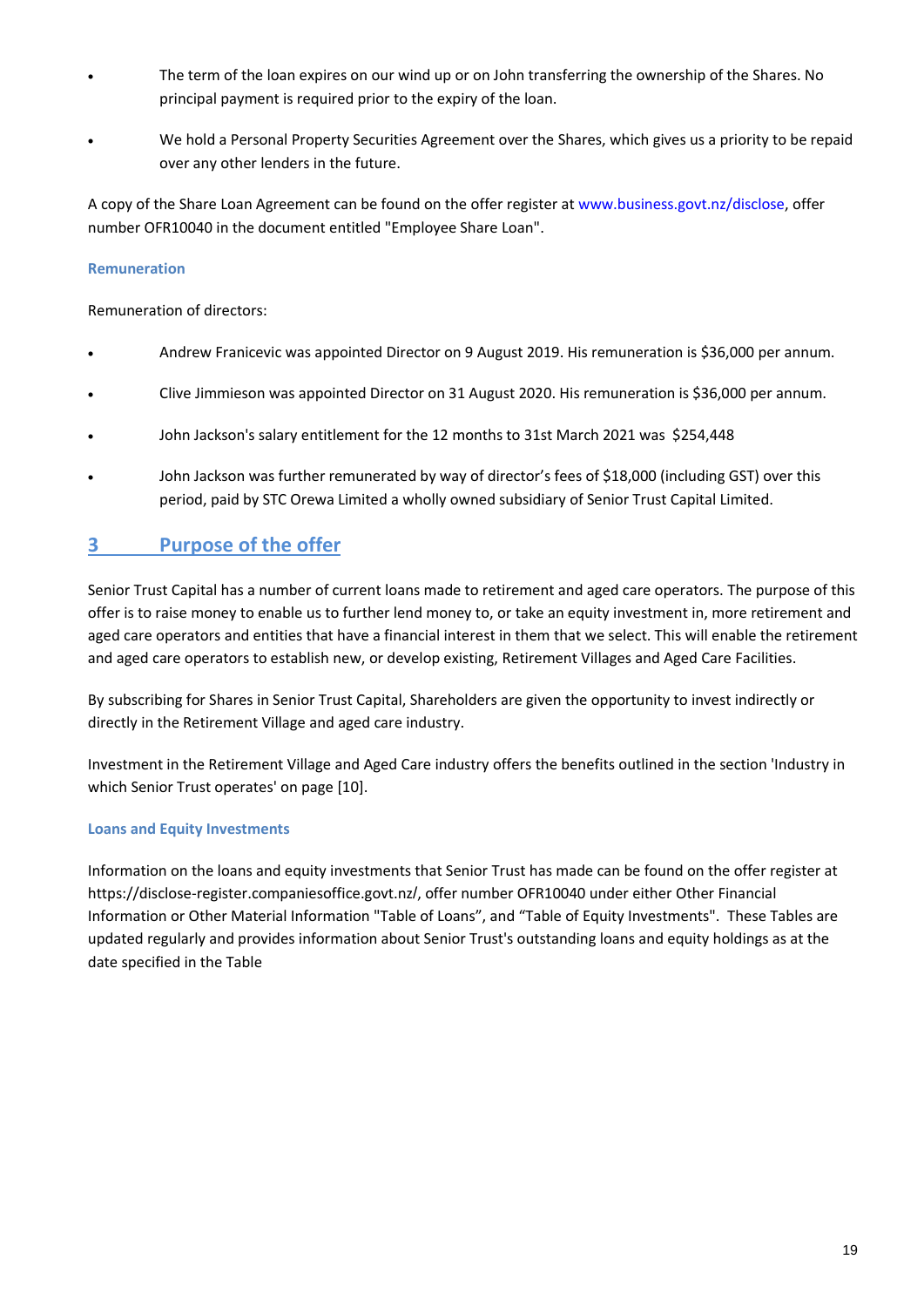## **4 Terms of the offer**

#### **What is the offer?**

This is an offer of ordinary Shares in Senior Trust Capital. Shares give you a stake in the ownership of our business.

You may receive a return if dividends are paid on your Shares or Senior Trust Capital increases in value and you are able to sell your Shares at a higher price than you paid for them.

If we run into financial difficulties and are wound up, you will be paid only after all creditors have been paid. You may lose some or all of your investment.

#### **Price for the Shares**

The price per Share will not be fixed. The price during each Dividend Distribution Period will be the value of a Share as determined by our directors as fair and reasonable to us and existing Shareholders.

While the amount of our net tangible assets will be a significant factor in the directors' decision on the Share price for each Dividend Distribution Period, it will not be the only factor the directors will consider. The directors will also consider other factors (such as the price at which Shares are being bought and sold, cash flow requirements and the terms on which the Shares were issued) in making an assessment of what is fair and reasonable.

Our net tangible assets are calculated by taking our total assets and deducting any intangible assets (such as goodwill and fair value adjustments of investments), all our liabilities, and the dividends payable for that Dividend Distribution Period.

When we take an equity investment in retirement and aged care operators and entities that have a financial interest in them, those interests will be valued in accordance with our policy for valuing 'financial assets'. Under this policy:

- Financial assets we hold with the objective of holding them to earn income from dividends paid on them are 'amortised'. This means that we spread the amount we paid for them as an expense in our statement of financial performance over their expected useful life. If we make a gain or loss when we dispose of the asset we recognise that gain or loss in the statement of financial performance at that time.
- Changes in the value of other financial assets, such as those we hold with the expectation of making a capital gain by selling them, are recognised in our statement of financial performance at 'fair value'. This means that we make an estimate of the price we would get for the asset if we sold it at the relevant time and treat the increase or reduction in value as income or expenses for accounting purposes. Fair value adjustments represent unrealised gains or losses and therefore are excluded from the calculation of Net Tangible Asset value per Share.

Any gains or losses that we incur on the sale of an asset (such as shares in a Retirement Village) represents a realised gain and will be reflected in the calculation of our net tangible assets which may accordingly affect the price of our Shares.

The pricing mechanism described above is designed to operate in a simple, commercial and cost effective way. We do not use any independent or objective external mechanism to set the price.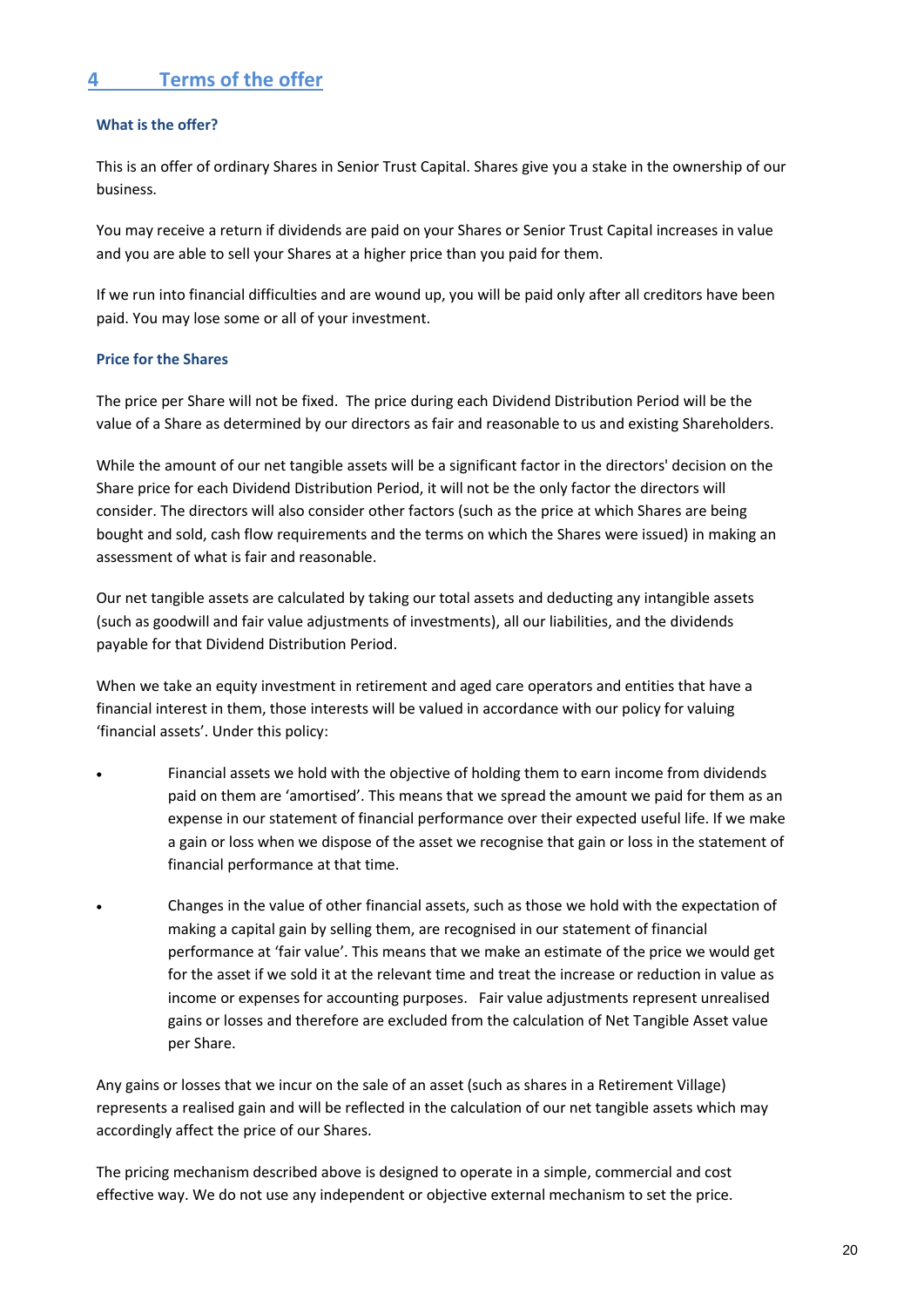You need to be aware that, because the price per Share will be set for the period between each Dividend Distribution Date, there is a possibility that the price will be either less or more than the value of a Share from time to time. This could affect you:

- when you are acquiring Shares because you might pay more or less for a Share than its value based on net tangible assets, and
- When you are an existing Shareholder because new Shareholders might pay more or less for a Share than its value based on net tangible assets and so dilute or increase the value of your Shares accordingly.

#### **Open/end dates**

The offer opened 14 April 2015. This is a continuous offer of Shares and so it has no end date, but the directors are not obliged to accept applications and can decide to suspend offering Shares at any time.

#### **Other charges**

Apart from the subscription price for the Shares, you will not be liable for any further payments, fees or charges relating to their Shares.

Any brokerage or commissions will be payable by us to intermediaries in the ordinary course of business. The amounts of such brokerage or commissions are not known as at the date of this PDS, and will vary in accordance with any sum raised.

We will pay the costs of this offer, as well as costs related to some of our overheads, including costs associated with our legal advisers, accountants and auditors and other professional advisers. These costs will affect the amount of return you receive on your Shares, as returns are based on profitability after providing for such level of reserves as the directors consider appropriate.

We have entered into an agreement with Senior Trust Management Limited, which is an associated party of ours, to share costs relating to shared services that are not covered within the management services agreement such as premises expenses and office expenses which are allocated on a proportionate basis.

#### **Transfer, sale and cancellation of Shares**

You may transfer some or all of your Shares, however if you wish to continue to hold your Shares then you must hold at least 2,000 Shares following any transfer.

Senior Trust Capital does not intend to quote these Shares on a licensed market in New Zealand but they will be able to be offered for trade on the Unlisted Securities Exchange (USX), a prescribed exempt financial product market in New Zealand. The website is [https://usx.co.nz](https://usx.co.nz/) 

USX is not a Licensed Financial Product Market. Efficient Market Services Limited, which operates the USX, accepts no responsibility for any statement in this Product Disclosure Statement.

You may be able to sell your Shares on the USX if there are interested buyers. You may get less than you invested. The price will depend on the demand for the Shares.

Any sale of Shares must comply with Senior Trust Capital's constitution and all applicable laws.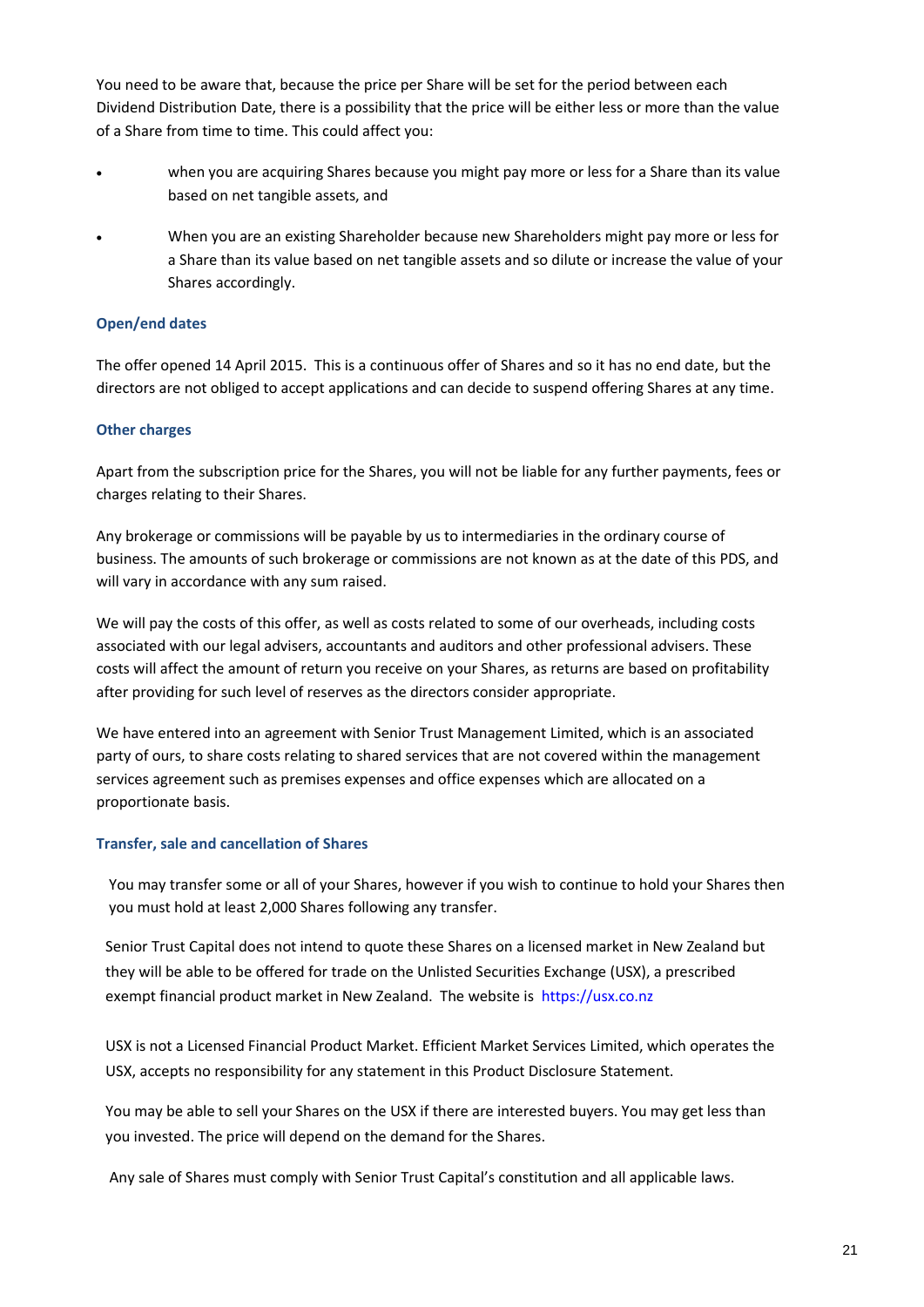Further information on trading your Shares is set out in Section 6 **Key Features of the Shares,** under the title **Trading your Shares** on page 23.If you wish to sell your Shares, we help facilitate a sale by communicating this to other Shareholders and third parties known by us to be interested in buying Shares. However we cannot give you any guarantee that your Shares can be sold. Note it is unlikely that you will be able to sell your Shares for more than the current issue price. No commissions are payable to us on the transfer or sale of Shares.

We have the right to decline any transfer if it would result in the loss of our PIE status. Shares may be transferred in the form approved by us. Every transfer must be registered in the Share register and, for this purpose, the transfer must be sent to the office of the Share Registrar (see details in the Directory). A transferor of Shares will remain a Shareholder until the transfer is registered.

At present we do not intend to quote these Shares on a market licensed in New Zealand and there is no other established market for trading them. This means that you may not be able to sell your Shares. The directors will reconsider this position at some time in the future dependent upon prevailing market conditions and the achievement of the growth strategy.

You need to be aware that when you invest with Senior Trust Capital, you will be buying Shares in Senior Trust Capital. You will not t own any interests in the Retirement Villages or Aged Care Facilities or their operators or entities that have a financial interest in them. The terms applying to your Shares are set out in our constitution. In summary, these rights include the right to:

- attend and vote at a meeting of Senior Trust Capital, including the right to cast one vote per Share on a poll on any resolution including but not limited to a resolution to:
	- appoint or remove a director or auditor (the directors may offer themselves for re-appointment by the Shareholders annually);
	- adopt or alter Senior Trust Capital's constitution;
	- approve a major transaction;
	- approve the amalgamation of Senior Trust Capital under s221 of the Companies Act 1993; and/or
	- put Senior Trust Capital into liquidation;
- receive dividends paid by Senior Trust Capital in respect of your Share;
- an equal share with other ordinary Shares if there are surplus assets if Senior Trust Capital is liquidated; and
- Be sent information about your Shares and about Senior Trust Capital.

You can find a copy of our constitution on the offer register at [www.business.govt.nz/disclose,](http://www.business.govt.nz/disclose) offer number OFR10040 in the document entitled " Constitution - Senior Trust Capital Limited (Oct 2017)".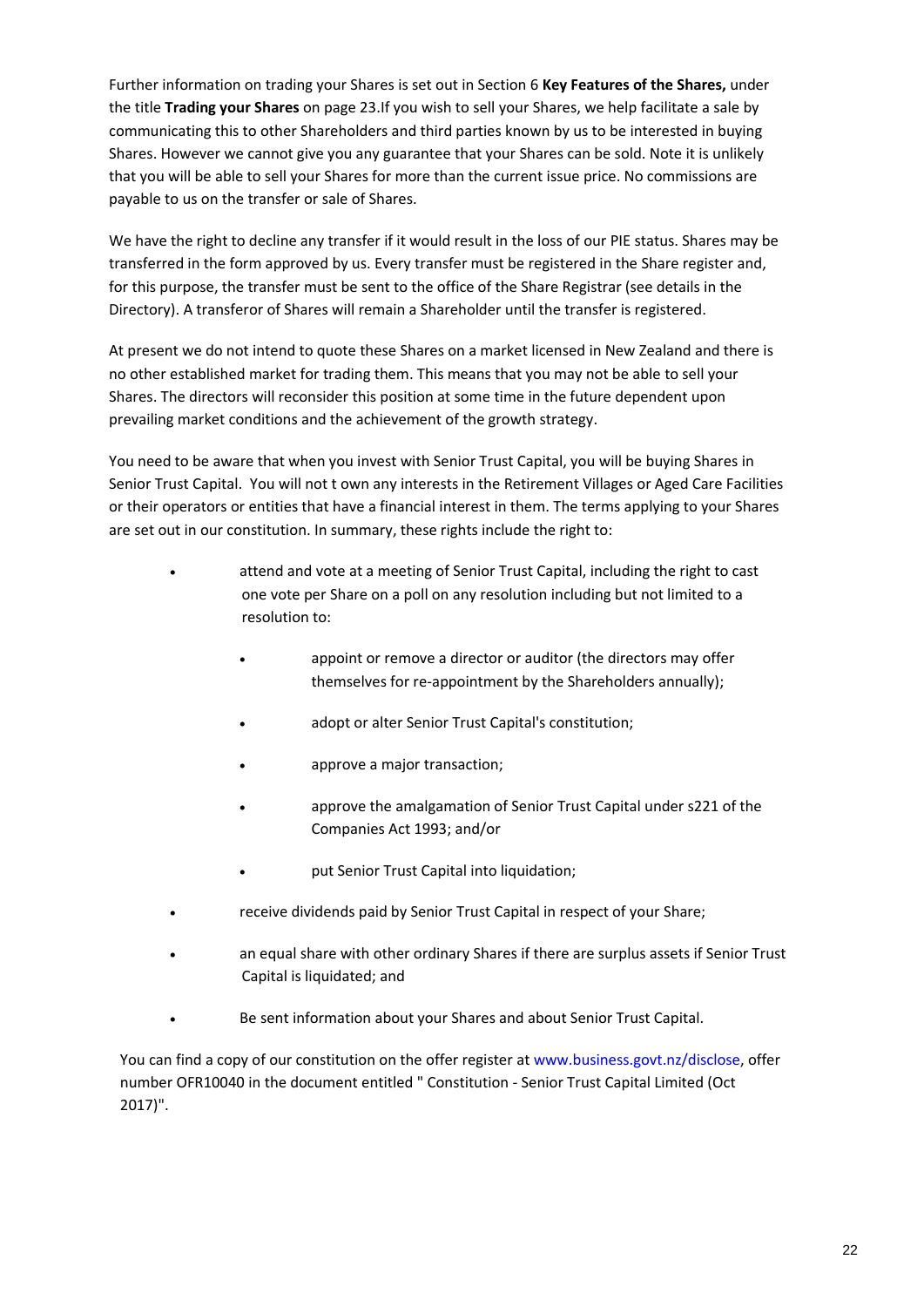#### **Dividends**

You may get returns from your Shares by way of payment of dividends. The amount of dividends we are able to pay is based on our financial performance. Dividends are not guaranteed, are at the discretion of the directors and will be declared only after meeting appropriate solvency requirements.

Whilst past success is no guarantee of future performance our prime objective is to maintain an attractive return to Shareholders. Our Dividend Policy is to distribute profits to Shareholders after ensuring sufficient liquidity is maintained to sustain and grow the business. Our Dividend Policy also prohibits the payment of dividends from Share Capital. It is important to note that the current distribution rate return is not a fixed rate of return, and the returns you get may vary or may not be paid at all if our performance does not merit it. This might happen, for example, if a retirement or aged care operator fails to meet its obligations to pay interest on loans we have made to them. You should also be aware that, while an increase in the level of equity investments that we make over time is likely to enhance the growth of your capital, you may experience more fluctuation in the dividend rate that we can pay.

Detail on payment of dividends by Senior Trust Capital can be found on the offer register at [www.business.govt.nz/disclose,](http://www.business.govt.nz/disclose) offer number OFR10040 in the document entitled "Supplementary Document incorporated by reference in PDS for Senior Trust Capital Limited ".

#### **Information for Shareholders**

Link Market Services Limited has been appointed by us to hold the register of Shares.

We report to our Shareholders at least every Calendar Quarter, on payment of dividends.

Each year we will confirm your Prescribed Investor Rate annually for tax purposes, and confirm the amount invested by you along with dividends earned and tax deducted in that year.

In conjunction with our Annual General Meeting, we will hold a series of investor briefings that will include detailed reviews of the audited IFRS financial statements.

See section 4 above for the 'Terms of the Offer' of Senior Trust Capital's Shares.

#### **Trading Your Shares**

Senior Trust Capital does not intend to quote these Shares on a licensed market in New Zealand but they will be able to be offered for trade on the USX, a prescribed exempt financial product market based in New Zealand. The website i[s https://usx.co.nz](https://usx.co.nz/) 

Senior Trust Capital expects the Shares to be listed and available to be traded on, or about, the 1<sup>st</sup> August 2021.

#### **Trading On the Unlisted Securities Exchange (USX)**

The USX is a cost-efficient and simple Share trading platform for companies to provide liquidity and keep their Shareholders informed. It provides a means for existing and new Shareholders to buy and/or sell Shares in companies.

All trading on the USX occurs through approved USX brokers. If you would like to sell your Shares, please contact an approved USX Registered Broker.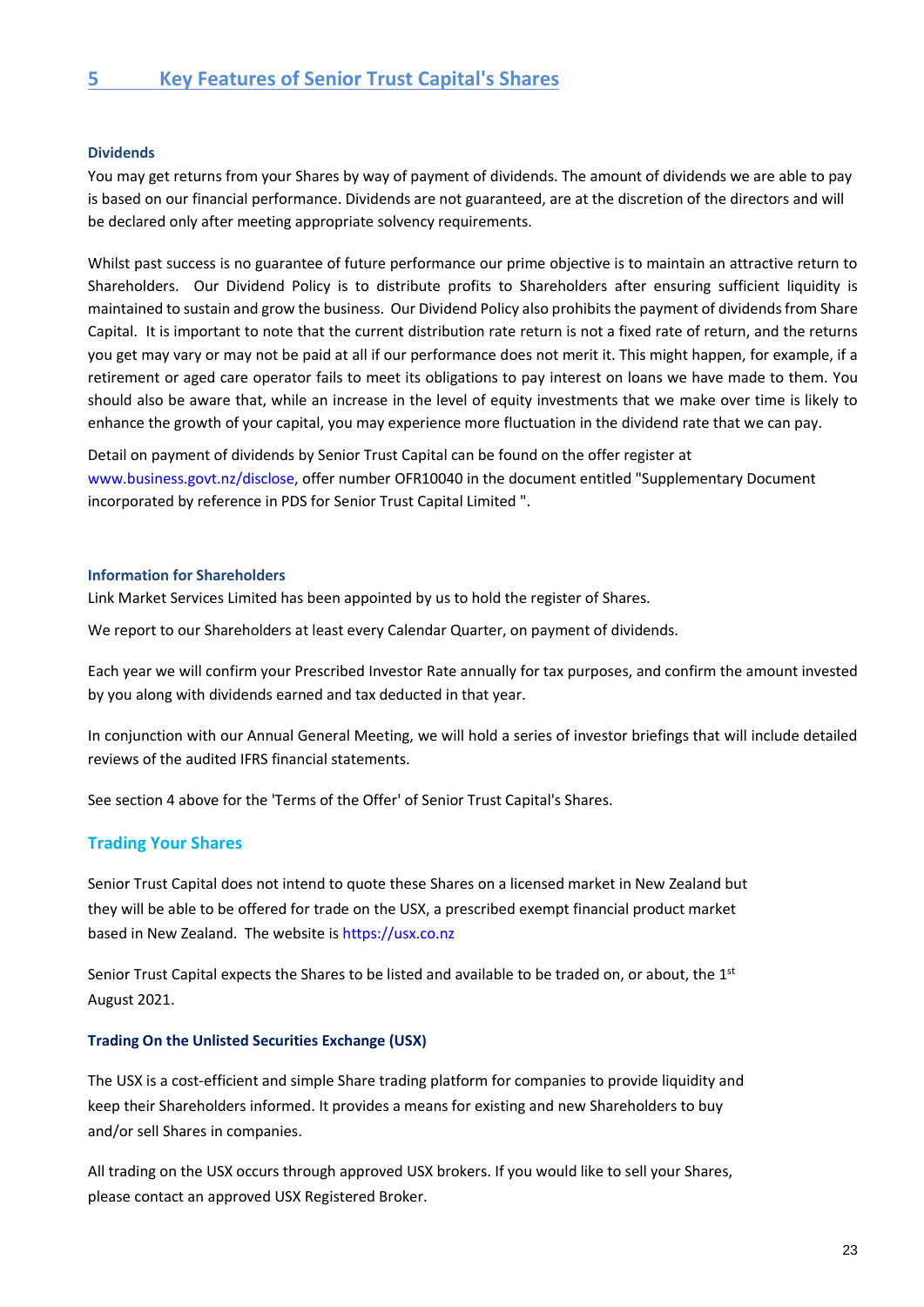The current approved brokers can be located at: [https://usx.co.nz/brokers.](https://usx.co.nz/brokers) Senior Trust Capital or the Manager does not recommend a preferred broker.

As a company listed on the USX, Senior Trust Capital has ongoing disclosure obligations. You can obtain this information free of charge by searching under Senior Trust Capital's ticker code "CCL" on the USX website[: https://usx.co.nz](https://usx.co.nz/) 

#### **About Unlisted Securities Exchange (USX)**

The USX a New Zealand based financial product market was launched in December 2003 originally trading as the Unlisted Securities trading facility. As at May 2021 the USX has facilitated in excess of 18,500 trades for 330m Shares with a value of over \$421m. The total market capitalisation has grown to approximately \$3.5b and USX issuers have raised over \$400m while listed on the market, which includes an IPO.

#### **Senior Trust Capital**

You may be able to sell your Shares on the USX, as per the above paragraph, if there are interested buyers. You may get less than you invested. The price will depend on the demand for the Shares. Factors that may affect the price at which Shares are traded include the demand for Shares versus supply, the buyers' opinion that the Company Value per share is fair (or otherwise) and the investment horizon of the buyer. Any sale of Shares must comply with Senior Trust Capital's constitution and all applicable laws.

The USX is not a licensed financial product market or regulated under New Zealand financial markets laws. Investors trading in securities quoted on the USX or facilitated by Senior Trust Capital trade at their own risk and do not have the protections provided by Part 5 of the Financial Markets Conduct Act 2013 and the monitoring of market obligations by the Financial Markets Authority (FMA).

Efficient Market Services Limited, which operates the USX accepts no responsibility for any statement in this Product Disclosure Statement.

You will not have a right to require us to repurchase ("redeem") your Shares. Under the Companies Act, your Shares could be cancelled by Senior Trust Capital through a reduction of capital, share buy-back or other form of capital reconstruction. The Company will meet the requirements under the Companies Act in these circumstances.

## **6 Senior Trust Capital's financial information**

Our financial information can be found on the offer register at [www.business.govt.nz/disclose,](http://www.business.govt.nz/disclose) offer number OFR10040 in the document entitled "Supplementary Document incorporated by reference in PDS for Senior Trust Capital".

## **7 Risks to Senior Trust Capital's business and plans**

Before making an investment in any security, you should consider the risks for that investment - in particular the likelihood that they will occur and the impact they may have on your investment if they do. You should be aware that there is a relationship between the risks of the investment and the return offered.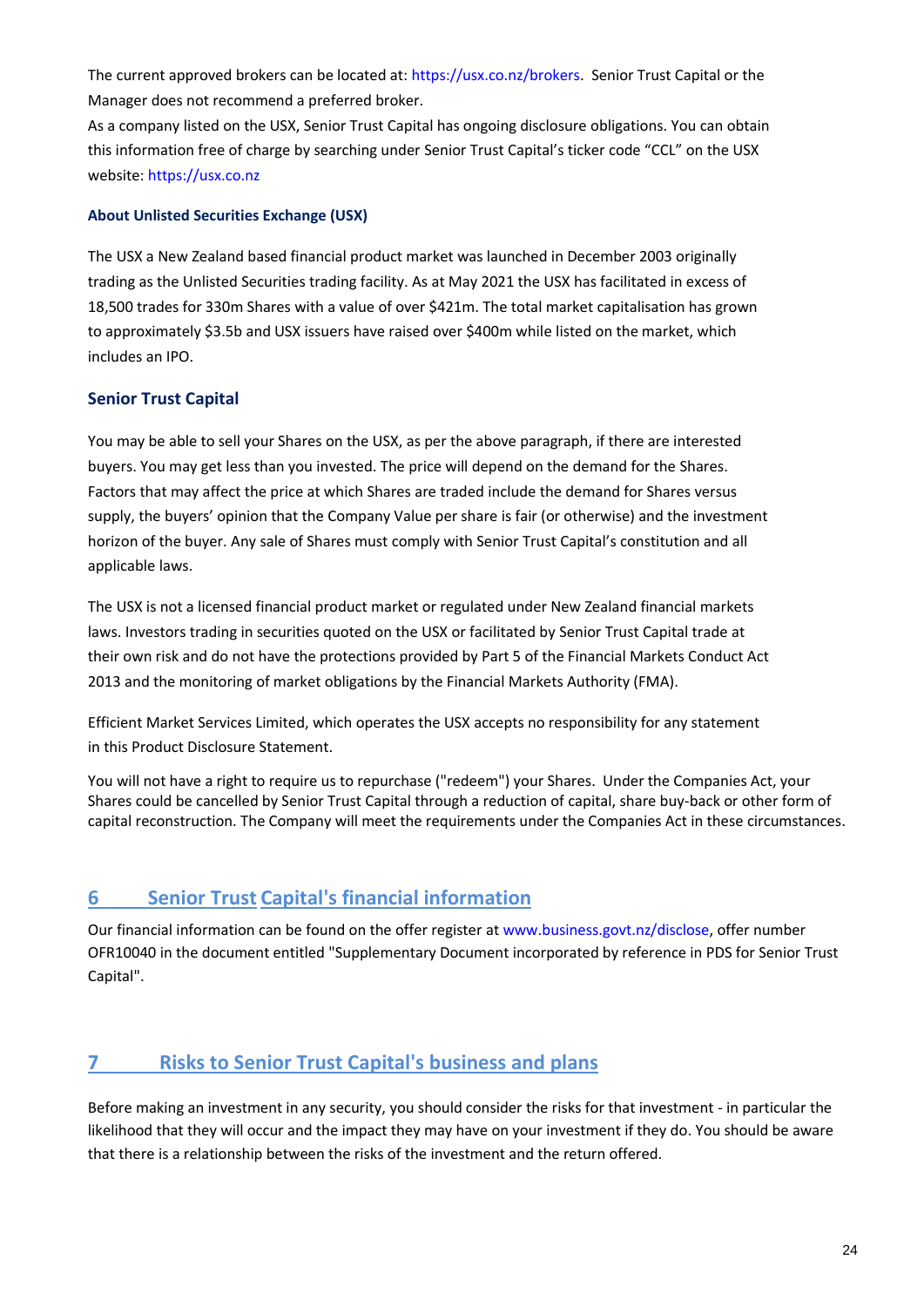Before investing in our Shares, you should consider the risks outlined below. These are the circumstances we are aware of, or that we think are likely to arise, that significantly increase the risk to our financial position, financial performance or our objectives.

We have assessed these risks by reference to our assessment of:

- the likelihood of the circumstance occurring that is, whether the circumstance is 'unlikely', 'possible', 'likely' or 'almost certain' to arise; and
- the impact on Senior Trust Capital's business and plans if it were to occur that is, whether the impact would be 'minor', 'moderate', 'major' or 'severe'.

Applying these two factors together enables us to categorise each risk as 'low', 'medium-low', 'medium-high' or 'high' and to prioritise the action (if any) we plan to address or mitigate the risk.

For example, a circumstance that it is 'possible' will occur and which would have a 'severe' impact on Senior Trust Capital's business if it were to occur would be considered to be a 'high' risk and we would dedicate appropriate resources to address or mitigate the risk accordingly. Conversely another circumstance that it is also 'possible' will occur but which would have only a 'minor' impact on Senior Trust Capital's business if it were to occur would be considered to be a 'low' risk and we may decide not to take any action to address or mitigate it.

We have included, where possible, information about the action we have taken, or propose to take, to address or mitigate the risks outlined below. You need to be aware that these actions are intended to manage or control the risks - they will not remove them altogether.

#### **Concentration Risk**

Concentration risk is the risk that arises when assets of an investment company are concentrated on a very limited type and/or a small number of assets.

This is significant for Senior Trust Capital because our assets are concentrated. That is, they do and will comprise of a small number of loans to privately owned retirement and aged care operators and entities that have a financial interest in them. This means that any failure or unfavourable performance of any one or more individual investments, or increased competition for privately owned Retirement Villages and Aged Care Facilities, or a general downturn in the residential property market are likely to have a significant adverse impact on our financial position and financial performance and our ability to achieve our objectives.

The steps we take to manage this risk include:

- Focussing on investing in operators and entities that have a financial interest in them with a track record of proven performance and who have a material stake in the entity.
- Focussing on investing in retirement and aged care operators and entities that have a financial interest in them situated in locations with proven demographic demand.

#### Risk Assessment:

On that basis, we consider it 'possible' that one or more of these circumstances might arise. If these circumstances were to arise, the impact on our financial position or performance and our ability to achieve our objectives would be 'moderate' to 'severe', depending on the number of investments affected and the extent of the downturn. This means that we classify the concentration risk as medium to high.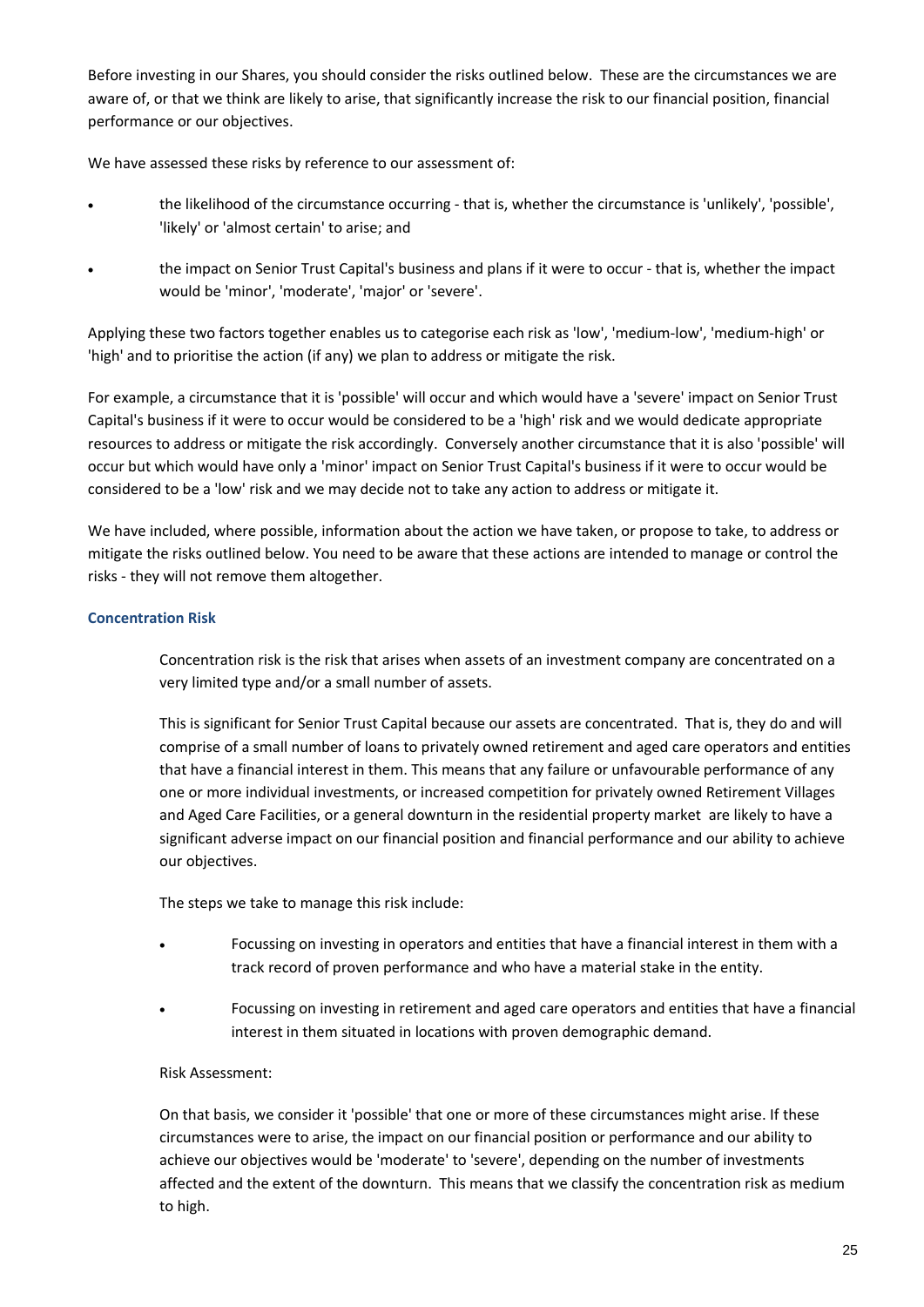#### **Security Position Risk**

Security position risk is the risk that an investment ranks behind money owed to other investors in a liquidation or other insolvency event.

This is significant for Senior Trust Capital because:

- When we invest by lending money to retirement and aged care operators and entities that have a financial interest in them these loans rank behind the prior security rights of the money lent to them by another financier(s) such as a bank, and the statutory supervisor for Retirement Villages. This means that if the operator gets into financial difficulties, we will not be paid until the statutory supervisor or other financier(s) have been paid.
- Where there is more than one lender taking security, prior-ranking security holders may also restrict us from exercising our security and/or reduce the payments we receive from the retirement or aged care operator or entity that has a financial interest in them to us under the terms of a security sharing agreement.
- when we invest by taking an equity investment in retirement and aged care operators or entities that have a financial interest in them, we will be paid only after all creditors have been paid and may lose some or all of our investment capital.

The steps we take to manage this risk include:

- We carefully assess the nature and level of security taken over the Retirement Village or Aged Care Facility to ensure there is sufficient capital available to meet the rights of all security holders and we will only take a security position that we consider sufficiently protects our Shareholders' interests.
- We lend to retirement and aged care operators and entities that have a financial interest in them which have a material stake in the business which means there is less risk of there being insufficient funding in the business to repay a loan.
- Extensive due diligence including assessing credit risk and the nature of any prior ranking securities is undertaken during the approval process.
- In a Retirement Village, the fact that the statutory supervisor holds the first ranking security helps to mitigate against any oppressive and arbitrary behaviour by a first mortgagee such as a bank against lower ranking security holders.

#### Risk Assessment:

On that basis, we consider it 'possible' that one or more of these circumstances might arise. If these circumstances were to arise, the impact on our financial position or performance and our ability to achieve our objectives would be 'moderate' to 'severe', depending on the number and value of investments affected. This means that we classify the security risk as medium to high.

#### **Credit Risk**

Credit risk is the risk that a person who borrows money is unable to pay the agreed interest or to pay the principal back when due.

This is significant for Senior Trust Capital when a material proportion of our business consists of lending money to retirement or aged care operators and entities that have a financial interest in them. This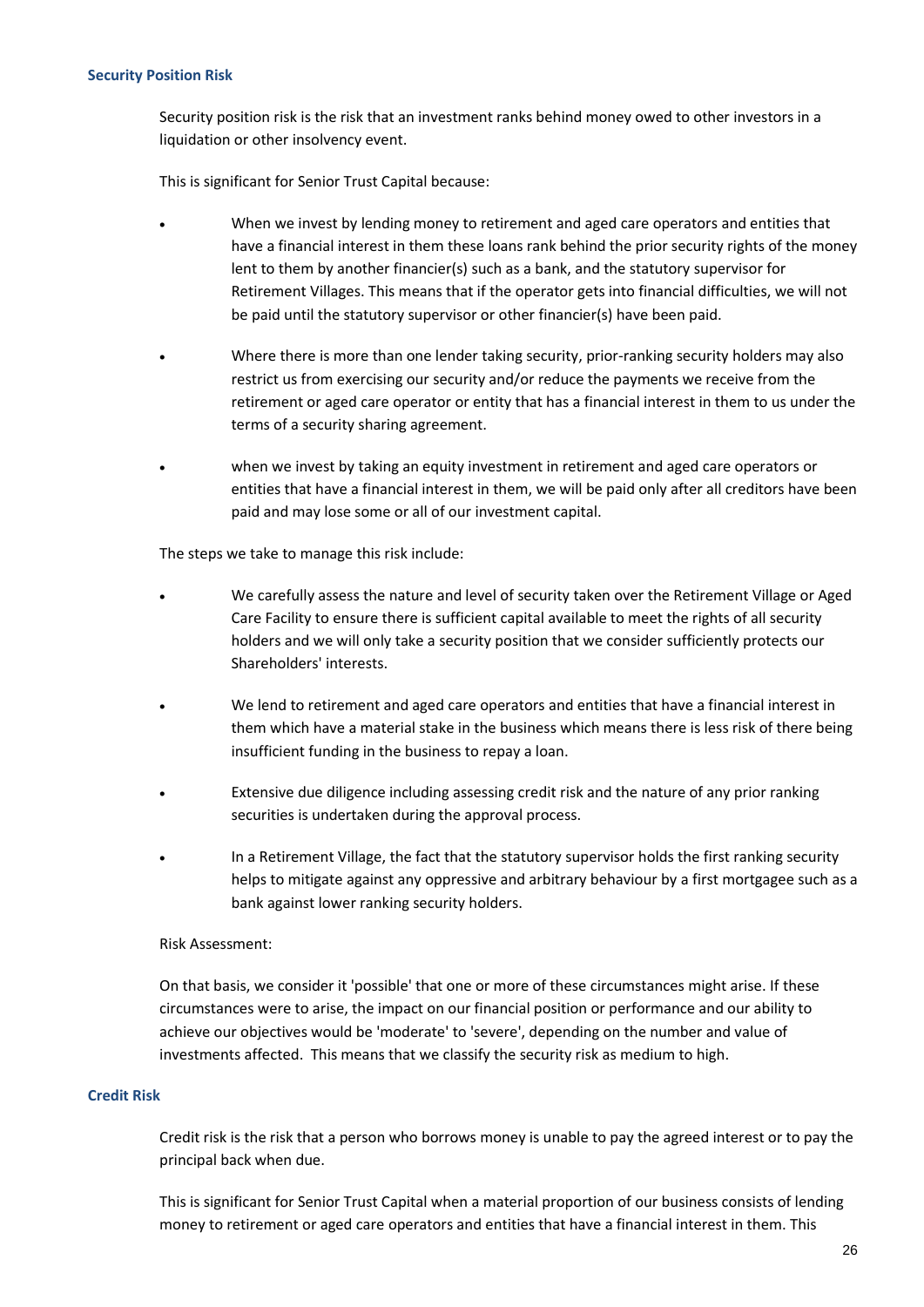means that if the borrower was unable to pay the agreed interest or to repay the principal when due, our ability to provide returns for our Shareholders and to achieve our objectives would be impaired.

The steps we take to manage this risk include:

- Focussing on lending to operators and entities that have a financial interest in them with a track record of proven performance and who have a material stake in the borrowing entity.
- Undertaking extensive due diligence including assessing credit risk and the nature of any prior ranking securities during the approval process.
- Refinancing the term of the loan, or enforcing our loan, if necessary. Refinancing a loan carries its own risks in that the possibility of future default increases.

#### Risk Assessment:

On that basis, we consider it 'possible' that these circumstances might arise. If these circumstances were to arise, the impact on our financial position or performance and our ability to achieve our objectives would be 'moderate' to 'severe', depending on the number of investments affected. Although to date we have not had any borrowers default, given the impact if it were to happen we classify the credit risk as medium to high.

#### **People and Capability Risk**

People and capability risk is the risk that key directors and senior managers may leave or may select investments that may affect our financial performance.

This is significant for Senior Trust Capital because when you invest with us, you will be putting your trust in the ability of our directors and senior managers who have wide discretion to select and manage investments that they consider will enable us to provide returns for our own Shareholders and to achieve our objectives. Our directors who make investment decisions have extensive experience and expertise in the retirement and aged care industry that they use to make sound investment decisions.

You will not have any opportunity to control our day-to-day operations, including any investment or selling decisions.

The steps we take to manage these risks include:

- The inducements we offer our skilled and experienced directors and senior managers.
- Appointment of independent directors with relevant specific skills.
- Independent professional development for directors and senior managers.

#### Risk Assessment:

On that basis, we consider it 'possible' that these circumstances might arise. If these circumstances were to arise, the impact on our financial position or performance and our ability to achieve our objectives would be 'moderate' to 'severe', depending on the number of investments affected. This means that we classify the people and capability risk as medium to low.

#### **Development Risk**

Development risk is the risk that a new business or property under development is more likely to fail or than an existing business with a proven track record.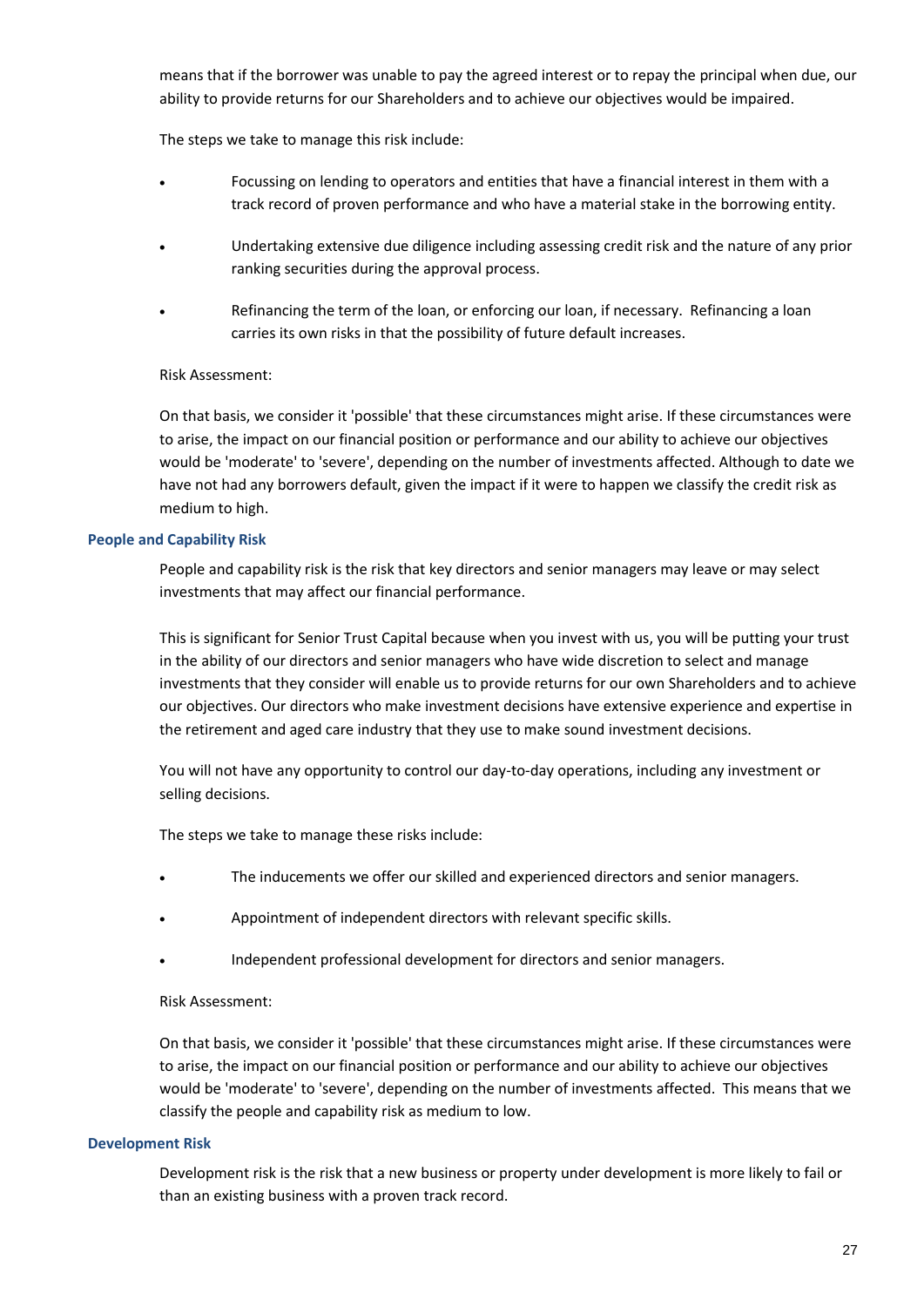This is significant for Senior Trust Capital because most of our loans are made to retirement and aged care operators and entities that have a financial interest in them whose facilities are in the process of being expanded. This type of funding is more complex from a lending perspective than lending where there is a completed Retirement Village or Aged Care Facility. The key risks are the ability of the operator to manage the building project in a timely manner, construction issues arising and failure to meet projected sales targets. Senior Trust Capital is intending to acquire and develop a number of Retirement Villages and Aged Care Facilities with the intent of adding capital value for Shareholders. These intentions carry the risk of being delayed, interrupted or otherwise impacted by various property development risks. These risks could have a material impact on Senior Trust Capital's financial performance.

The steps we take to manage this risk include:

- Having a well-resourced management team with experience in monitoring developments.
- Access to industry expertise to call on if required.
- Requiring strong evidence of market support before agreeing to lend, and detailed and timely marketing reports to assess the selling environment and the number of sales made against the target.
- Reflecting the additional risks we assume through such lending in the interest rate we charge on the loan.

#### Risk Assessment:

On that basis, we consider it 'unlikely' that these circumstances might arise. If these circumstances were to arise, the impact on our financial position or performance and our ability to achieve our objectives would be 'moderate' to 'major'. This means that we classify the development risk as medium to low.

#### **Capitalised Investment Risk**

Capitalised investment risk is the risk that a borrower who borrows money on the basis that they will not pay interest during the term of the loan, but will repay all interest together with capital at the end of the term then fails to repay the interest and capital when due.

This is significant to Senior Trust Capital because of the nature the developments we lend to and their cashflow requirements we do provide capitalised loan facilities. For example, a bank may require us to capitalise interest as part of their agreement to us taking a subordinated position to their loan. This could reduce the value of the security over the assets during the term of the loan, potentially reducing our ability to recover the amount borrowed and interest due. Our ability to provide returns for our own Shareholders and to achieve our objectives would therefore be impaired.

The steps we take to manage this risk include:

- Making capitalised interest loans to those borrowers who have, or can, demonstrate sufficient capacity to meet future loan repayment obligations.
- Regular monitoring of loan parameters to ensure security margins are adequate and where potential erosion of security margin occurs require the borrower to take remedial action.
- Maintaining adequate cash reserves and credit arrangements to meet liquidity requirements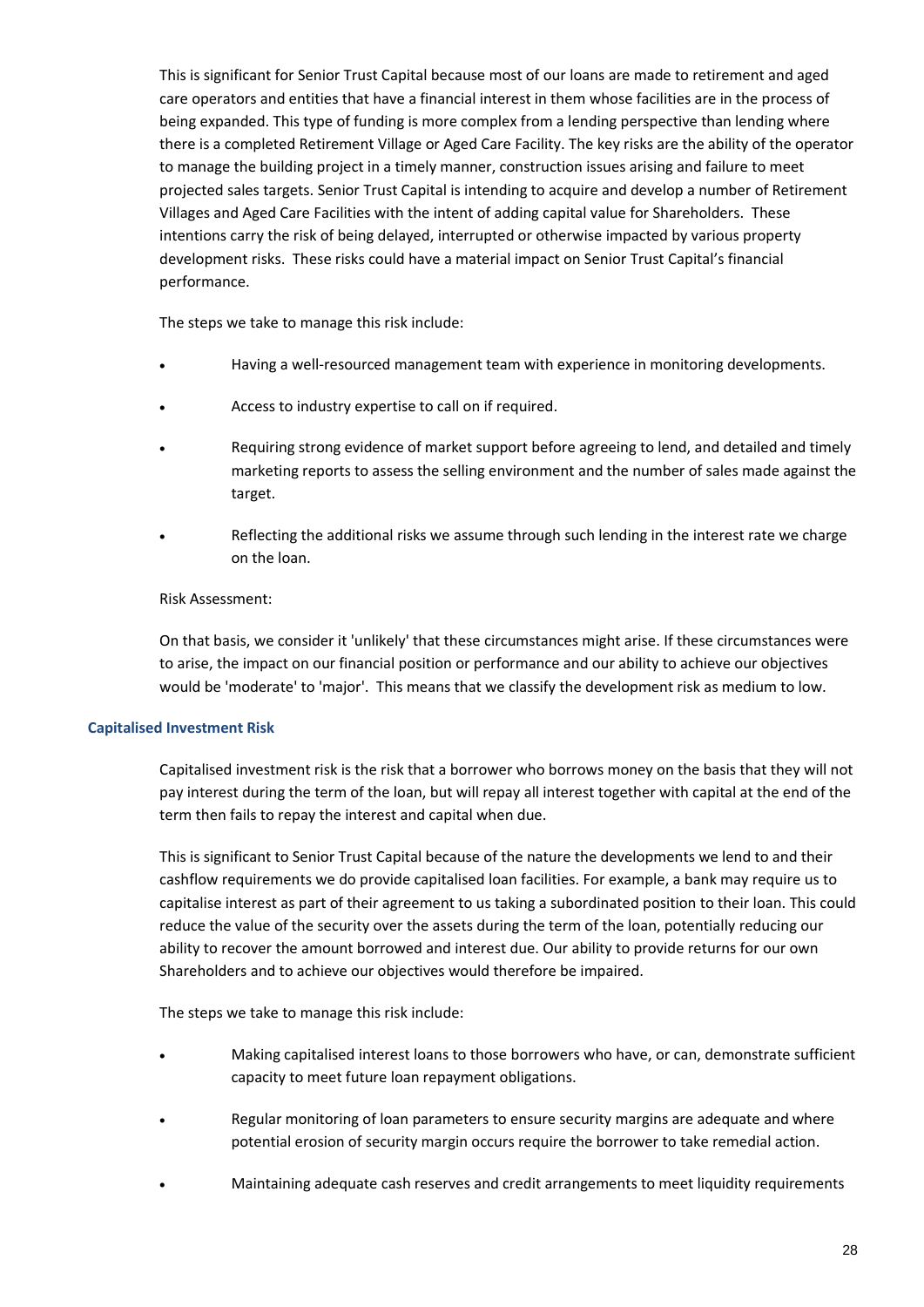We consider it '' foreseeable" that these circumstances might arise. If these circumstances were to arise, the impact on our financial position or performance and our ability to achieve our objectives would be 'moderate' to 'major'. This means that we classify the capitalised investment risk as medium.

#### **Liquidity Risk**

Liquidity risk is the risk that a Senior Trust Capital does not have sufficient cash to pay liabilities when due.

This is significant to Senior Trust Capital because our ability to pay our creditors and to pay dividends to Shareholders may be affected in the event of reduced liquidity.

We consider that there is a medium to low risk of this occurring. The steps we take to manage this risk include:

- Oversight and analysis of borrower cash flows to provide early warning of any inability to meet their obligations.
- Regular monitoring of operational cash flow forecasts.
- Maintaining an overdraft facility with the Bank of New Zealand.
- Retaining an appropriate amount of retained profits.

#### Risk Assessment:

On that basis, we consider it 'unlikely' that these circumstances might arise. If these circumstances were to arise, the impact on our financial position or performance and our ability to achieve our objectives would be 'moderate'. This means that we classify the capitalised investment risk as medium to low.

### **8 Taxation**

Tax can have significant consequences for investments.

Senior Trust Capital is a multi-rate portfolio investment entity. The amount of tax you pay is based on your prescribed investor rate (PIR). To determine your PIR, go to [https://www.ird.govt.nz/roles/portfolio-investment](https://www.ird.govt.nz/roles/portfolio-investment-entities/using-prescribed-investor-rates)[entities/using-prescribed-investor-rates](https://www.ird.govt.nz/roles/portfolio-investment-entities/using-prescribed-investor-rates) . If you are unsure of your PIR, we recommend you seek professional advice or contact the Inland Revenue Department. It is your responsibility to tell Senior Trust Capital Ltd your PIR when you invest or if your PIR changes. If you do not tell Senior Trust Capital Ltd, a default rate may be applied. If the rate applied to your PIE income is lower than your correct PIR you may be required to pay any tax shortfall as part of the income tax year-end process. If the rate applied to your PIE income is higher than your PIR, you may not be able to obtain a refund for the tax deducted at the higher rate.

We are a PIE, which means that investors pay tax based on their individual PIR. You should be aware that if you notify a PIR that is lower than your correct PIR, you may be liable to pay further tax in addition to tax accounted for by us. Conversely, if you notify a PIR that is higher than your correct PIR, you may not be able to claim back the excess tax paid.

If you have queries relating to the tax consequences of investing in Senior Trust Capital then you should obtain professional advice on those consequences.

## **9 Where can you find more information?**

We will provide you with a transaction statement each time Shares are issued to you, transferred to or from you or cancelled.

Further information relating to us and our Shares (for example, our constitution and financial statements) is available on the offer register at [www.business.govt.nz/disclose,](http://www.business.govt.nz/disclose) offer number OFR10040.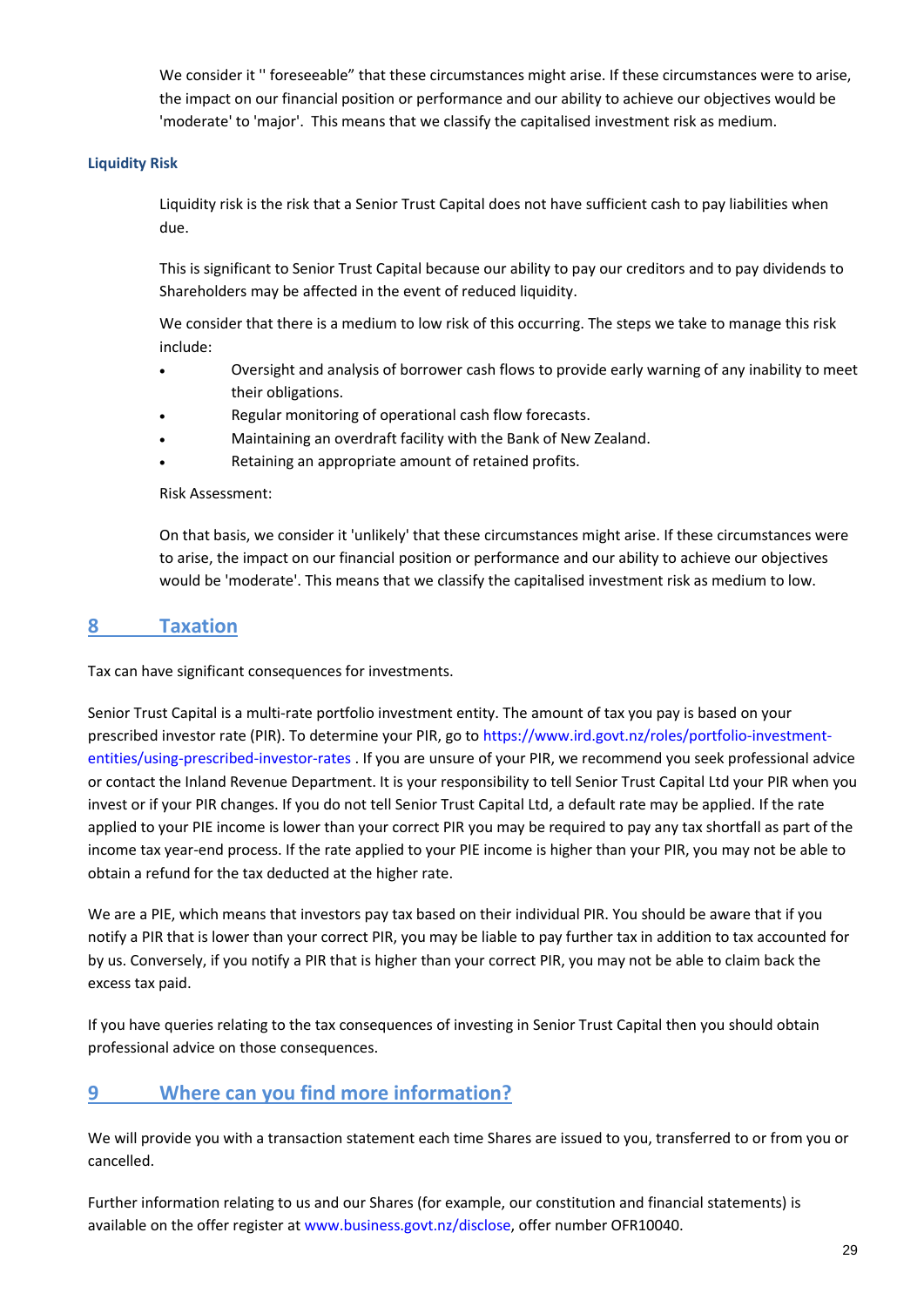An annual report complying with the Companies Act 1993 is available to all Shareholders, either on request or on the offer register a[t www.business.govt.nz/disclose,](http://www.business.govt.nz/disclose) offer number OFR10040.

We must keep, and make available for inspection by Shareholders, minutes of all meetings and resolutions passed by Shareholders, copies of written communications to Shareholders (including annual reports and financial statements), certificates given by the directors and the interests register. These documents can be made available to you at no charge on request in writing to the address set out in section 11 – Contact Information.

An annual meeting of our Shareholders will be held after the end of each financial year.

You can also contact John Jackson, Executive Director, at the address set out in section 11 – Contact Information.

### **10 How to apply**

You can apply for Shares in Senior Trust Capital by filling in the application form at the end of this PDS and sending it in the manner set out in the application form.

## **11 Contact information**

If you require any further information please contact:

John Jackson Executive Director Senior Trust Capital Limited P O Box 113120 Newmarket Auckland 1149

Freephone: 0800 609 600 Email: [info@seniortrust.co.nz](mailto:info@seniortrust.co.nz)

If you have a complaint you can contact Senior Trust Capital at the above address.

If you have had no response for 90 days or the proposed resolution of your complaint remains unresolved, then you can contact:

Financial Services Complaints Limited PO Box 5967 Wellington 6140

Or Level 4 101 Lambton Quay Wellington 6011

Email:

[info@fscl.org.nz](mailto:info@fscl.org.nz) [Complaints@fscl.org.nz](mailto:Complaints@fscl.org.nz)

Phone: Freephone 0800 347 257 or 04 472 3725

FSCL is an independent, privately owned, government approved dispute resolution scheme which can facilitate the resolution of a dispute or complaint at no charge to you.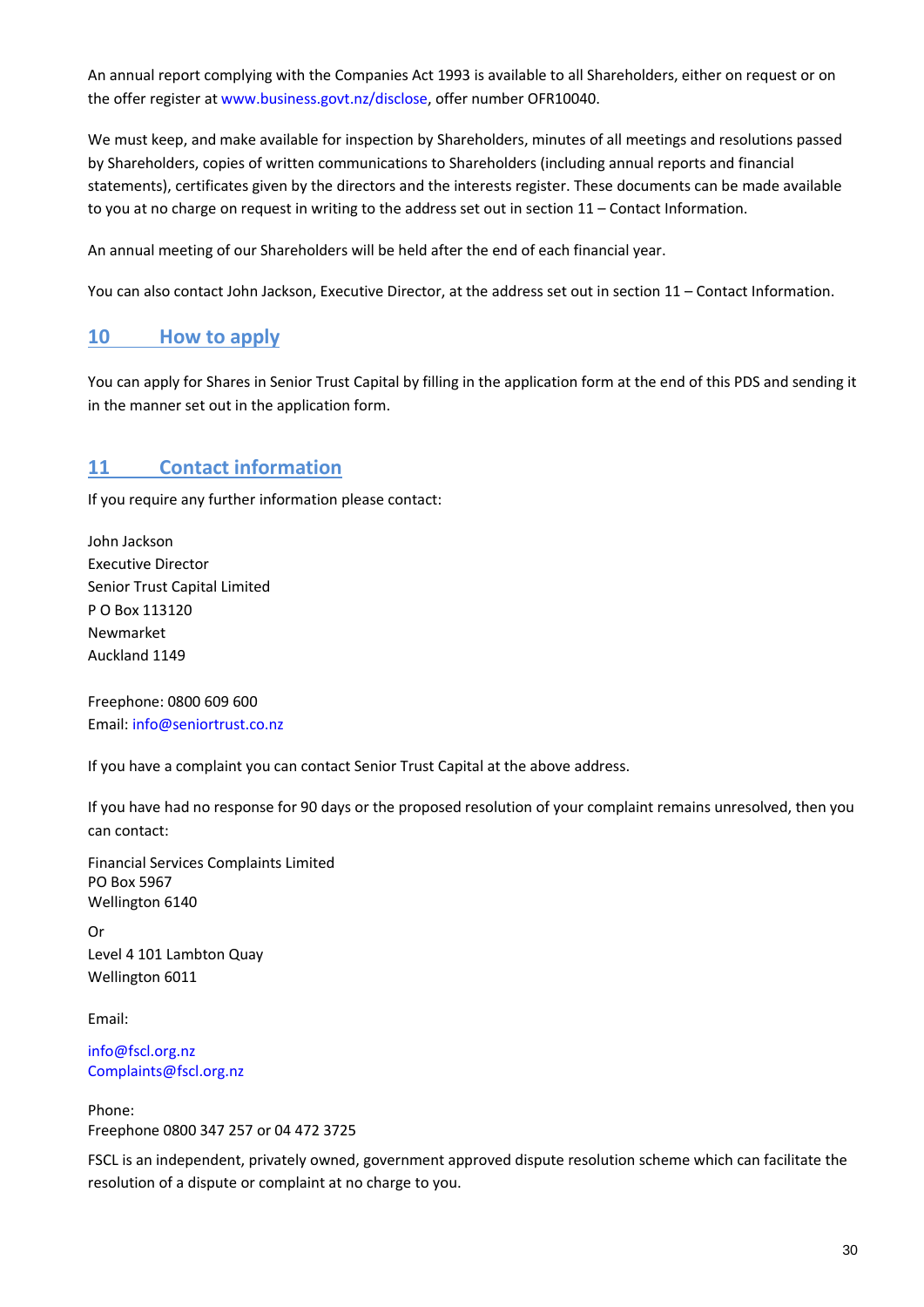## **Glossary**

| <b>Aged Care</b><br>Facility  | Aged Care Facilities may not be registered Retirement Villages but are usually<br>associated with a registered Retirement Village or a facility that intends to register.<br>Aged Care Facilities are licensed by the relevant District Health Board (DHB) and<br>provide care on the basis of an age-related residential care contract with the DHB.<br>This may include swing beds which are licensed by a DHB for use by the general<br>public. |
|-------------------------------|----------------------------------------------------------------------------------------------------------------------------------------------------------------------------------------------------------------------------------------------------------------------------------------------------------------------------------------------------------------------------------------------------------------------------------------------------|
| Auditor                       | William Buck Audit (NZ) Limited.                                                                                                                                                                                                                                                                                                                                                                                                                   |
| Calendar Quarter              | The four quarters of a calendar year beginning on 1 January, 1 April, 1 July and 1<br>October.                                                                                                                                                                                                                                                                                                                                                     |
| Dividend Distribution Date    | At the discretion of the directors but no later than the end of the month following<br>the Dividend Distribution Period.                                                                                                                                                                                                                                                                                                                           |
| Dividend Distribution Period  | Each Calendar Quarter.                                                                                                                                                                                                                                                                                                                                                                                                                             |
| <b>IFRS</b>                   | International Financial Reporting Standards.                                                                                                                                                                                                                                                                                                                                                                                                       |
| Occupational Rights Agreement | A right a resident has to occupy a residence in a registered Retirement Village.                                                                                                                                                                                                                                                                                                                                                                   |
| <b>Operating Profits</b>      | Profits from business operations (gross profit minus operating expenses) but<br>before deduction of interest and tax.                                                                                                                                                                                                                                                                                                                              |
| PIE                           | A portfolio investment entity as defined in the Income Tax Act 2007.                                                                                                                                                                                                                                                                                                                                                                               |
| PIE tax                       | Tax payable by the Company, (whether deferred or current) which is determined<br>by reference to Prescribed Investor Rates of Shareholders, or is otherwise<br>determined by the Trustee or the Company to be attributable to income allocated<br>to Shareholders.                                                                                                                                                                                 |
| Prescribed Investor<br>Rate   | The rate a Shareholder has or may elect under the Income Tax Act 2007 in relation<br>to income allocated to them by a PIE.                                                                                                                                                                                                                                                                                                                         |
| Registrar                     | Link Market Services Limited.                                                                                                                                                                                                                                                                                                                                                                                                                      |
| <b>Retirement Village</b>     | Means an entity which owns real property predominantly intended for the<br>residential use of persons above a defined age, and which may include any of the<br>following:                                                                                                                                                                                                                                                                          |
|                               | a fully developed Retirement Village;                                                                                                                                                                                                                                                                                                                                                                                                              |
|                               | a partially developed Retirement Village which has further<br>development plans, and includes its associated development or<br>expansion activity;                                                                                                                                                                                                                                                                                                 |
|                               | a Retirement Village development underway; and                                                                                                                                                                                                                                                                                                                                                                                                     |
|                               | Bare land which is intended for the development of a Retirement<br>Village.                                                                                                                                                                                                                                                                                                                                                                        |
|                               | For the last two categories, the development plans may be such that common<br>facilities or related facilities (such as Aged Care Facilities or hospitals) may be<br>constructed prior to, during or after the Retirement Village element of the<br>development.                                                                                                                                                                                   |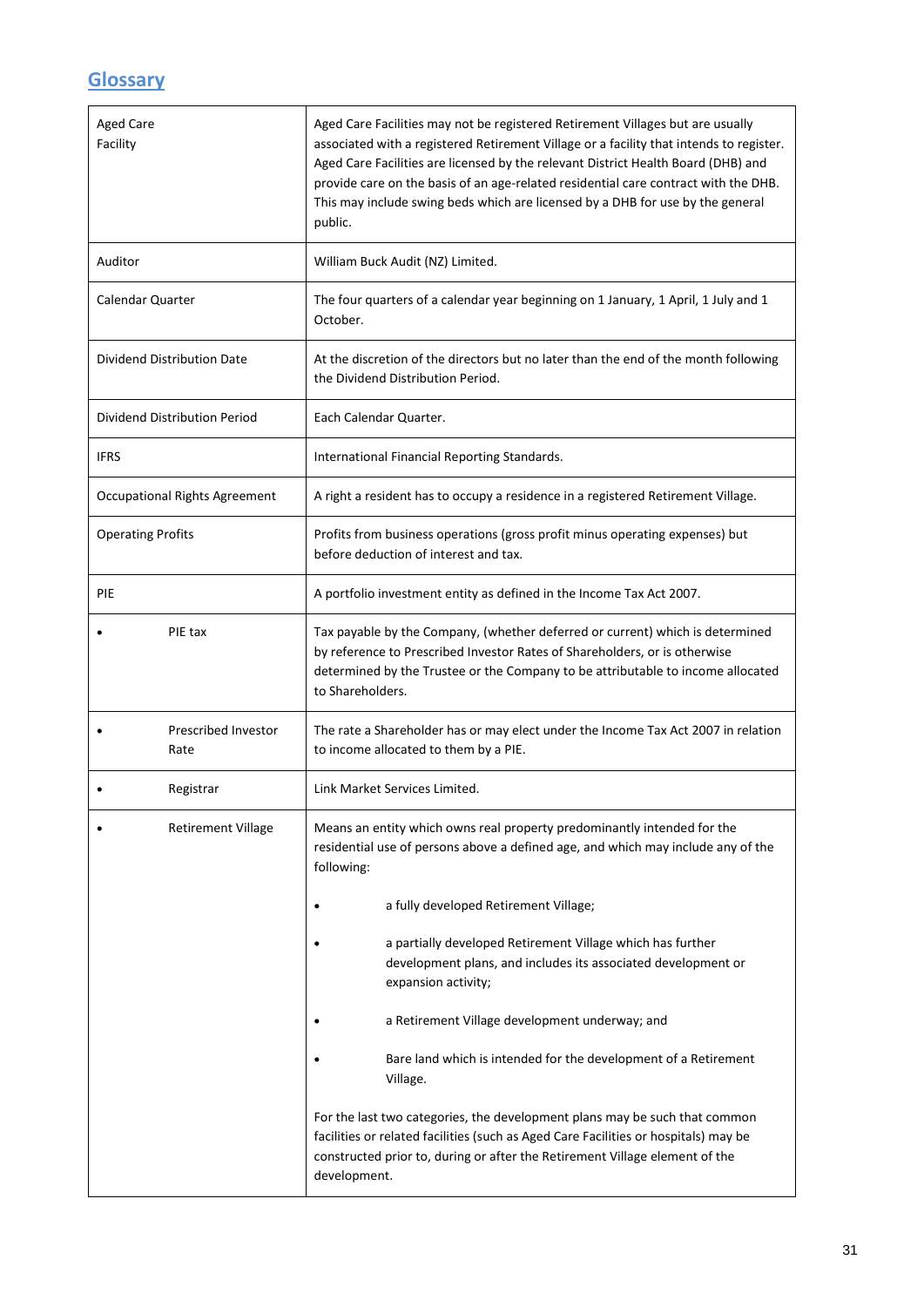| <b>Retirement Villages</b><br>Act | Retirement Villages Act 2003 and its related legislation.                                                                         |
|-----------------------------------|-----------------------------------------------------------------------------------------------------------------------------------|
| Share                             | An ordinary share in Senior Trust Capital Limited.                                                                                |
| Shareholder                       | A person for the time being registered in the Share Register as the holder of a<br>Share and includes persons jointly registered. |
| Share Register                    | The register of our Shareholders held by Link Market Services Limited and<br>maintained in accordance with our constitution.      |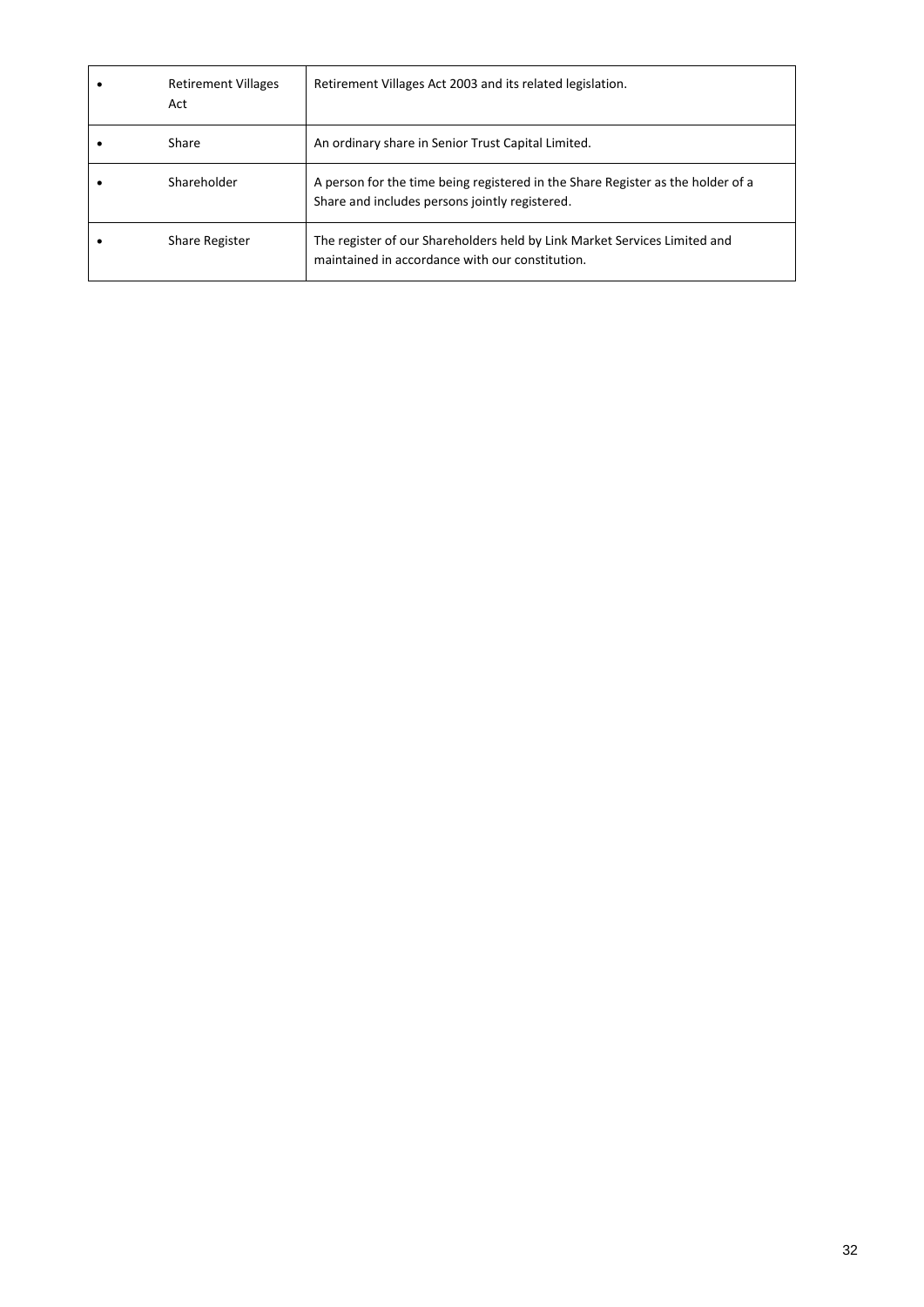## Senior Trust Capital Limited – Application form

Having received and read the current Product Disclosure Statement (**PDS**) dated 6<sup>th</sup> August 2021, I/We hereby apply for ordinary Shares in Senior Trust Capital Limited as set out below, upon the terms and conditions of the registered PDS.

#### A. APPLICANT DETAILS (as appear on Drivers Licence or Passport)

| First name(s):                           |         |  |           |          | Surname:   |  |
|------------------------------------------|---------|--|-----------|----------|------------|--|
| <b>Street Address</b>                    |         |  |           |          | <b>DOB</b> |  |
| First name(s):                           |         |  |           | Surname: |            |  |
| <b>Street Address</b>                    |         |  |           |          | <b>DOB</b> |  |
| Company / Trust / Account<br>Designation |         |  |           |          |            |  |
| Postal address                           |         |  |           |          |            |  |
| City:                                    |         |  | Postcode: |          | Country:   |  |
| Telephone                                | Mobile: |  |           | Daytime: |            |  |

#### B. APPLICATION & PAYMENT

I wish to subscribe for Shares for the following NZ\$ Amount:

\$

Applications for subscription of Shares must be accompanied by payment in the correct amount.

The minimum amount you can apply for is \$5000.00 and then in multiples of \$100.00 thereafter.

Choose ONE of the PAYMENT options only below. Please tick the box next to your selected option.

Option 1: Please make a one-time DIRECT DEBIT it from my bank account stated below.

By ticking this box and submitting this Application Form, I agree that the Registrar is authorised to withdraw from this account the full dollar amount of Shares applied for on the terms and conditions for one-time direct debit. Please confirm with your bank that payments can be direct debited from this account.

Option 2: By Direct credit in New Zealand dollars to the Senior Trust Capital Applications Account. The account number is 02 -0192-0149044-02. Please use your name as a reference. The Direct Credit should be made at the same time as the application is submitted. Refunds will be paid to unsuccessful Applicants within five Business Days after the allocation of Shares or after an Application has been declined (as applicable). Interest will not be paid on any Application Monies refunded to Applicants.

Please provide New Zealand dollar bank account details for direct debit (if you selected Option 1) and/or direct credit of your quarterly distribution payments. If you wish to have your distribution paid into a different bank account than the one provided below for direct debit purposes, you need to advise Link Market Services of the account details in writing with appropriate evidence. PLEASE NOTE: No distribution payments will be made by cheque. Payments will be withheld until such time a bank account is provided to the Registrar, Link Market Services.

| Name of Bank: |               |                       | Name of Account: |  |
|---------------|---------------|-----------------------|------------------|--|
|               |               |                       |                  |  |
|               |               |                       |                  |  |
| <b>Bank</b>   | <b>Branch</b> | <b>Account Number</b> | Suffix           |  |

If you wish your distribution payments to be direct credited to your Cash Management Account held with an NZX Firm, please provide the following details: Direct credit to my Cash Management Account:

Name of NZX Firm where Cash Management Account is held:

| Cash Management Account Number: |  |  |  |  |  |  |
|---------------------------------|--|--|--|--|--|--|
|---------------------------------|--|--|--|--|--|--|

#### C. COMMON SHAREHOLDER NUMBER (CSN)

If you have a CSN for any other securities you hold which is in the exact same name as this application, please enter it here. If you do not have a CSN, leave the space blank and you will be allocated a CSN and Authorisation Code (FIN) when your Units are allotted.

#### D. ELECTRONIC COMMUNICATIONS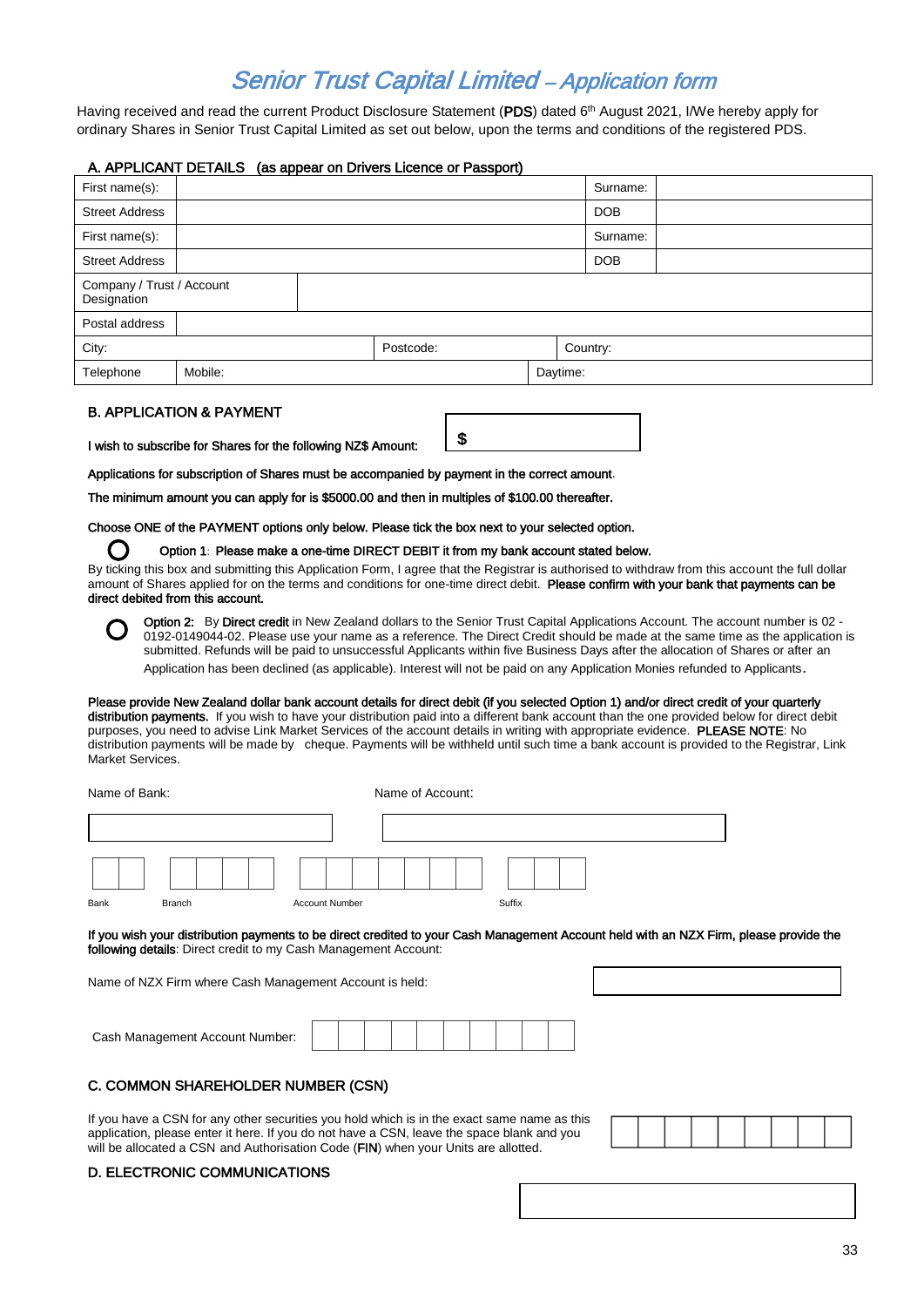I agree to receive my communications via email at my email address:

E. IRD NUMBER (Both IRD numbers are required in respect of a joint application)

| Applicant #1: IRD Number                                                                                                            |  |  |  |  |  |  |  |  |  |  |  |
|-------------------------------------------------------------------------------------------------------------------------------------|--|--|--|--|--|--|--|--|--|--|--|
| Applicant #2: IRD Number                                                                                                            |  |  |  |  |  |  |  |  |  |  |  |
| Please tick this box if you hold an RWT exemption certificate from the IRD and attach a copy of your RWT exemption certificate.     |  |  |  |  |  |  |  |  |  |  |  |
| Please tick this box if you are a non- resident for NZ tax purposes; under the Income Tax Act 2007, you will be treated as a NZ tax |  |  |  |  |  |  |  |  |  |  |  |
|                                                                                                                                     |  |  |  |  |  |  |  |  |  |  |  |
| APPLICABLE PRESCRIBED INVESTOR RATE (TICK ONE BOX) FOR EACH APPLICANT                                                               |  |  |  |  |  |  |  |  |  |  |  |
|                                                                                                                                     |  |  |  |  |  |  |  |  |  |  |  |

|  | 0% | 10.5% | 7.5% | 28% |
|--|----|-------|------|-----|
|  |    |       |      |     |

Note: o If a PIR rate is not selected, 28% will apply o Non-Resident investors are subject to the 28% PIR rate

#### F. VERIFICATION OF YOUR IDENTIFY

All applicants must provide details of their drivers licence which will be used for AML/CFT Act verification purposes along with your DOB and Street address provided in "A" of this application form.

| <b>APPLICANT #1: NZ Drivers Licence number:</b> | Licence version number: |  |
|-------------------------------------------------|-------------------------|--|
| <b>APPLICANT #2: NZ Drivers Licence number:</b> | Licence version number: |  |

If you don't have a driver's licence you can provide some other form of identification such as a passport (Passport number and expiry date) or a birth certificate (copy) If you do not provide these details your application form cannot be processed.

#### G SIGNATURE(S) OF APPLICANTS

I/we hereby acknowledge that I/we have read the terms and conditions set out in this Application Form, and apply for the dollar amount of Shares as set out above and agree to accept such Shares (or such lesser number as may be allotted to me/us) on, and subject to, the terms and conditions set out in this Application Form. I/We consent to the Registrar verifying my/our identity electronically using my/our details provided by providing those details to a credit reporting agency or any other person or entity for the sole purpose of identity verification. The Application Form must be signed by, or on behalf of, each Applicant. If the Applicant is a company or other entity, it should be signed by a duly authorised person in accordance with any applicable constitution or governing document. If the Applicant is a minor (under the age of 18) the parent or legal guardian should sign the Application Form on the Applicant's behalf. If you elect to pay by one-time direct debit, you should ensure that the signatories are consistent with your bank authorities.

|  | Date |
|--|------|
|  |      |

#### H RETURN OF APPLICATION

Please submit your completed application form and payment in any of the following ways:

| <b>SCAN &amp; EMAIL:</b> info@seniortrust.co.r |  |
|------------------------------------------------|--|
|------------------------------------------------|--|

nz **MAIL:** PO Box 113120, Newmarket, Auckland 1149

#### Terms and Conditions

By signing this Application Form:

- a) I / We agree to subscribe for Shares upon and subject to the terms and conditions of this Application Form and I / we agree to be bound by the provisions thereof.
- b) I / We declare that all details and statements made by me / us in this Application Form are complete and accurate.
- c) I / We certify that, where information is provided by me / us in this Application Form about another person, I / we are authorised by such person to disclose the information to you and to give authorisation.
- d) I/We consent to the Registrar verifying my/our identity electronically using my/our details provided above and below by providing those details to a credit reporting agency or any other person or entity for the sole purpose of identity verification.
- e) I / We acknowledge that an application cannot be withdrawn or revoked by me / us once it has been submitted.
- f) I / We acknowledge that the Offer is only made in New Zealand, and by applying for Shares, I / we agree to indemnify the Company and its respective directors, officers, employees and agents in respect of any liability incurred by the Company as a result of my / our breach of securities laws in any jurisdiction other than New Zealand.

The information in this Application Form is provided to enable the Company and the Registrar to process your application, and to administer your investment. By signing this Application Form, you authorise the Company and the Registrar to disclose information in situations where the Company or the Registrar are required or permitted to do so by any applicable law or by a governmental, judicial or regulatory entity or authority in any jurisdiction. If you are an individual under the Privacy Act 1993, you have the right to access and correct any of your personal information.